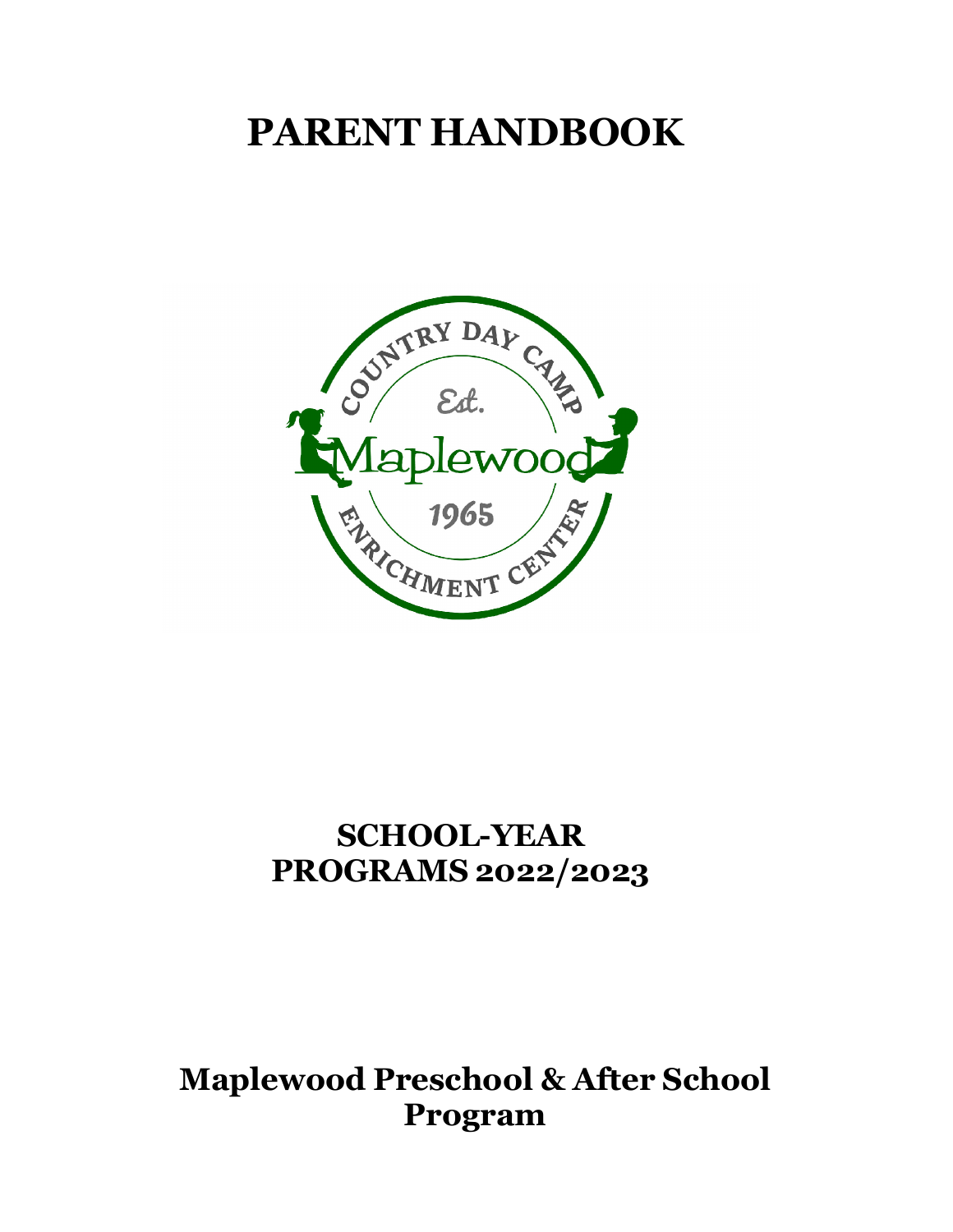### **The Maplewood Enrichment Center Parent Handbook contains the following:**

| Page $#$ :              | <b>Subject</b>                                            |
|-------------------------|-----------------------------------------------------------|
| 3                       | <b>Program Philosophy</b>                                 |
| 3                       | <b>Non Discrimination Policy</b>                          |
| $\overline{\mathbf{4}}$ | Communication                                             |
| $\overline{\mathbf{5}}$ | <b>Medication Policy</b>                                  |
| $6 - 7$                 | <b>Evacuation and Emergency Procedures</b>                |
| $7 - 8$                 | <b>Transportation Plan</b>                                |
| 9                       | <b>School Year Schedule</b>                               |
| 10                      | <b>Tuition Policy</b>                                     |
| $11 - 12$               | <b>Enrollment Information and Daily Schedule</b>          |
| 13                      | <b>Behavior Management Plan</b>                           |
| 14                      | <b>Illness Exclusion Policy</b>                           |
| $15 - 16$               | <b>Plan for Infection Control</b>                         |
| 16                      | <b>Children's Records</b>                                 |
| 17                      | <b>Policy for Reporting Abuse or Neglect</b>              |
| $18-19$                 | <b>Written Plan for Referral Services and Termination</b> |
| 20                      | <b>Toileting and Tooth Brushing Policy</b>                |
| 21                      | <b>Snack and Lunch</b>                                    |
| 21                      | <b>Clothing and Footwear</b>                              |
| 22                      | <b>Cell Phone Policy &amp; Environmental Education</b>    |
| $23 - 24$               | <b>Additional Preschool Policies</b>                      |
| 25                      | <b>Maplewood Contact Information</b>                      |
| 25                      | <b>Directions to Maplewood</b>                            |
| 26                      | <b>Additional Health Guidelines</b>                       |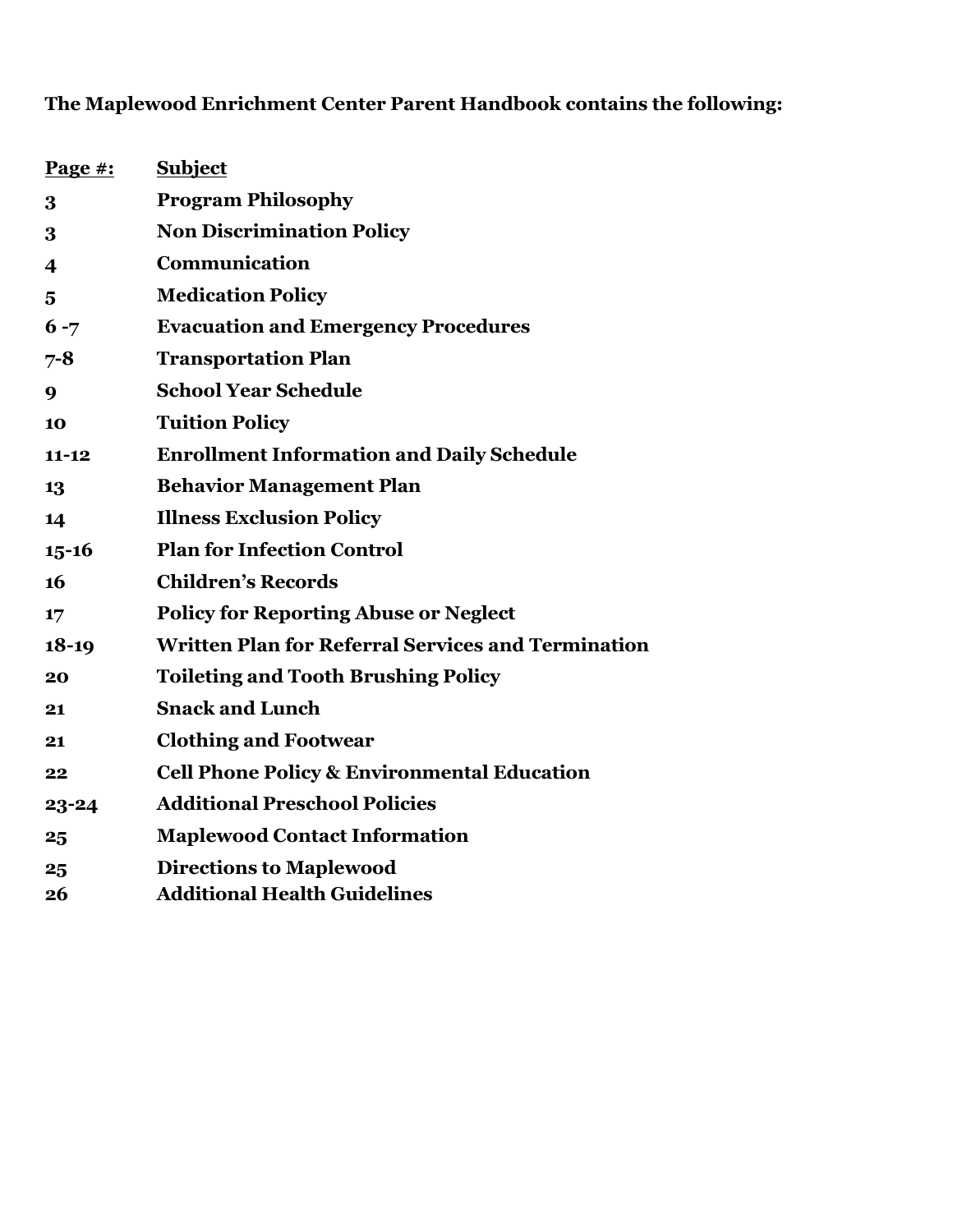#### **Maplewood Enrichment Center - Parent Handbook**

Welcome to Maplewood. The Pinstein family has directed the Maplewood Country Day Camp since 1965. We are pleased that you have selected Maplewood Enrichment Center for your child. This handbook details the policies and procedures of the Afterschool Program and Preschool program. We hope it will help you and your child become familiar with our program.

**Program Philosophy:** Our philosophy at Maplewood is to promote self-esteem by helping children, ages 3 to 13 years build their physical, learning, emotional, and social skills. In order to support children in their development, we offer a warm, nurturing environment where children feel comfortable learning and participating in activities. Our well-trained, highly qualified educators and staff focus on making each experience a positive one for your child. We provide the ideal combination of fun and learning that will build the foundation for your child to flourish now and in the future.

#### **Foundation skills include:**

- Expressing creativity (fine motor skills, dramatic play)
- Inspiring a lifelong love of learning
- Striving for academic achievement
- Exploring nature and the environment
- Encouraging curiosity and understanding of the community, other cultures, diversity.
- Participating and developing skills in physical fitness (gross motor skills)
- Forming friendships and learning to communicate and relate well with peers and adults.
- Develop leadership and development skills (character, responsibility, adaptability)
- Learning to problem solve
- Encountering different learning experiences by trying new things
- Learning to cooperate, work together, and appreciate differences and needs of others

**Non-Discrimination Policy:** Maplewood Enrichment Center shall not discriminate in providing child care services to children and their families on the basis of race, cultural heritage, political beliefs, national origin, marital status, sexual orientation, gender/transgender or disability.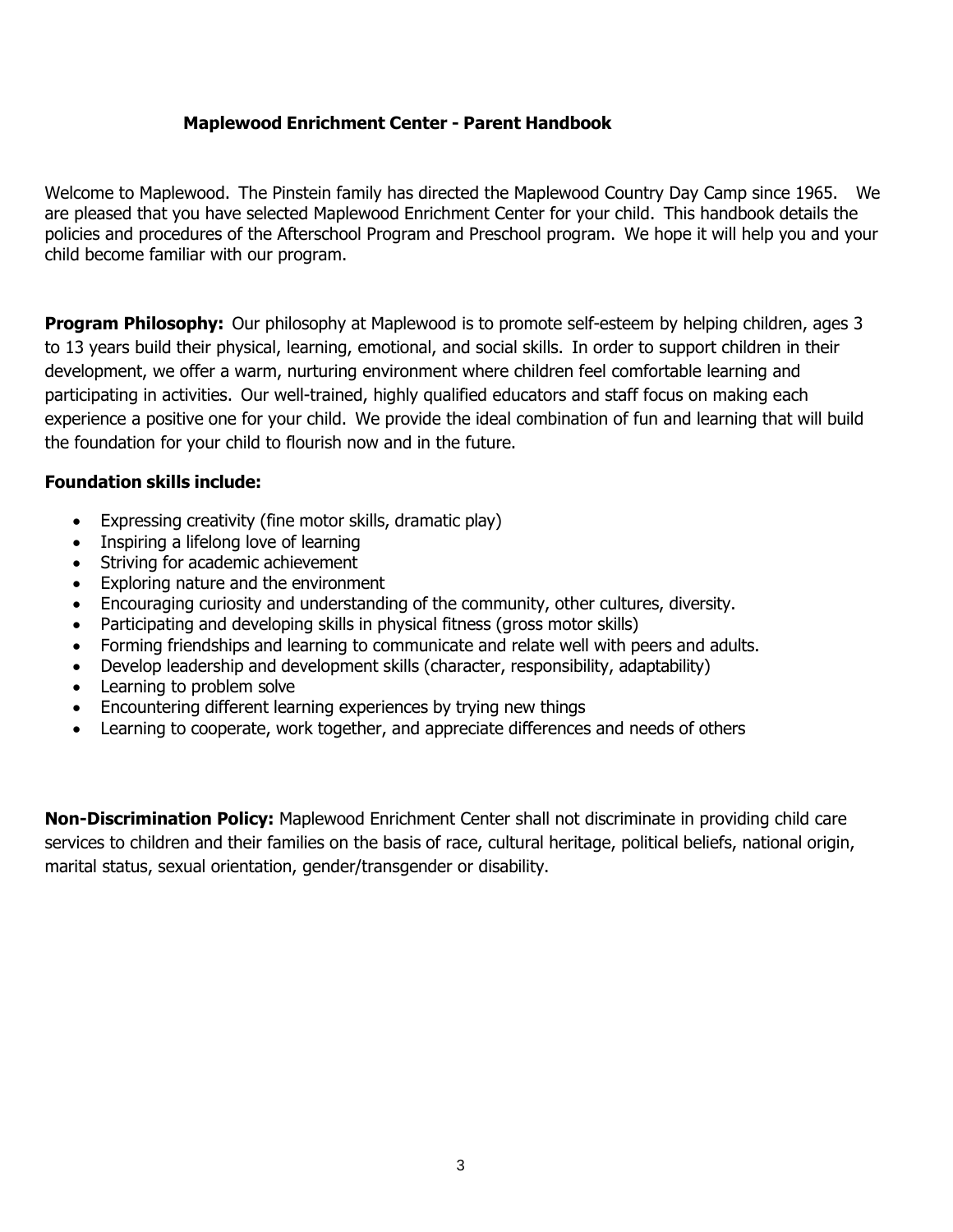**COMMUNICATION:** Here at Maplewood we feel that Parent/Teacher communication is an important part of a successful preschool and afterschool experience. We use many methods to communicate with our families, including:

- o Daily verbal communication at arrival and dismissal
- o Written notices in children's preschool backpack
- o Daily preschool emails with pictures and explanation of the children's day
- o Maplewood Enrichment Center email newsletters
- $\circ$  Occasional phone calls when situations arise that need to be discussed in more detail
- o In addition, your preschoolers and after school students will receive written progress reports.

 $\circ$  Parent teacher conferences are available by request at any time throughout the year. All staff members are available for brief conversations at parent drop-off and pick-up times. For more involved conversations parents should set up a time for a phone call or conference with the staff member.

Ongoing assessment of children is an important part of our curriculum planning. Both formal and informal assessment methods may be used to evaluate the progress of the children, including but not limited to: observations of children, collection of written anecdotes of children's progress, checklists, and portfolio collections (preschool) of children's work samples. Maplewood strives to ensure that assessment methods are appropriate developmentally, culturally, and linguistically; that relate directly to children's daily activities; that are professionally conducted by teachers who have been trained in the use of such assessment methods; and that encourage family input. Our ongoing assessment of children allows us to make informed decisions concerning curriculum planning, to identify any potential concerns about children's development, and to improve the overall preschool program.

Preschool families will receive a written progress report twice yearly (one progress report for afterschool students). You will have an opportunity to make an appointment with one of your child's teachers if you wish to have a parent teacher conference to further discuss your child's progress.

Your child's preschool teacher maintains notes and checklists on your child's individual progress. The teachers meet weekly to discuss the progress of the class and of individual children. This has proven to be a great way to get each teacher's perspective of the children's development. The team works together to put all this information onto the written progress reports that you receive.

**Parent/Guardian Visits:** To ensure that parents and children feel safe and comfortable at all times, Maplewood's open-door policy welcomes and encourages families of enrolled children to call or visit at anytime during the day. Upon entering Maplewood, please stop in at the office to sign in and receive a visitor's sticker. All visitors must have a visitor's sticker.

**Parent/Guardian Input:** Maplewood is proud of its long-standing reputation of open communication with its families. Please do not hesitate to call the office or contact your child's teacher directly to resolve any particular questions you may have or to share new ideas or input. We value the need for close communication between parents and staff. We are happy to take suggestions or your input via email or phone.

**Department of Early Education and Care (EEC)** Maplewood's Preschool and After School Program are licensed by The Department of Early Education and Care (EEC). EEC is located at 1 Washington Street Suite 20, Taunton, MA 02780. Their Phone number is (508) 828-5025. Parents may contact EEC for information regarding the program's regulatory compliance history.

**Medication and Drug Administration Policy:** Prescription or medication prescribed by a doctor, the educators will administer such medication if the following criteria are met: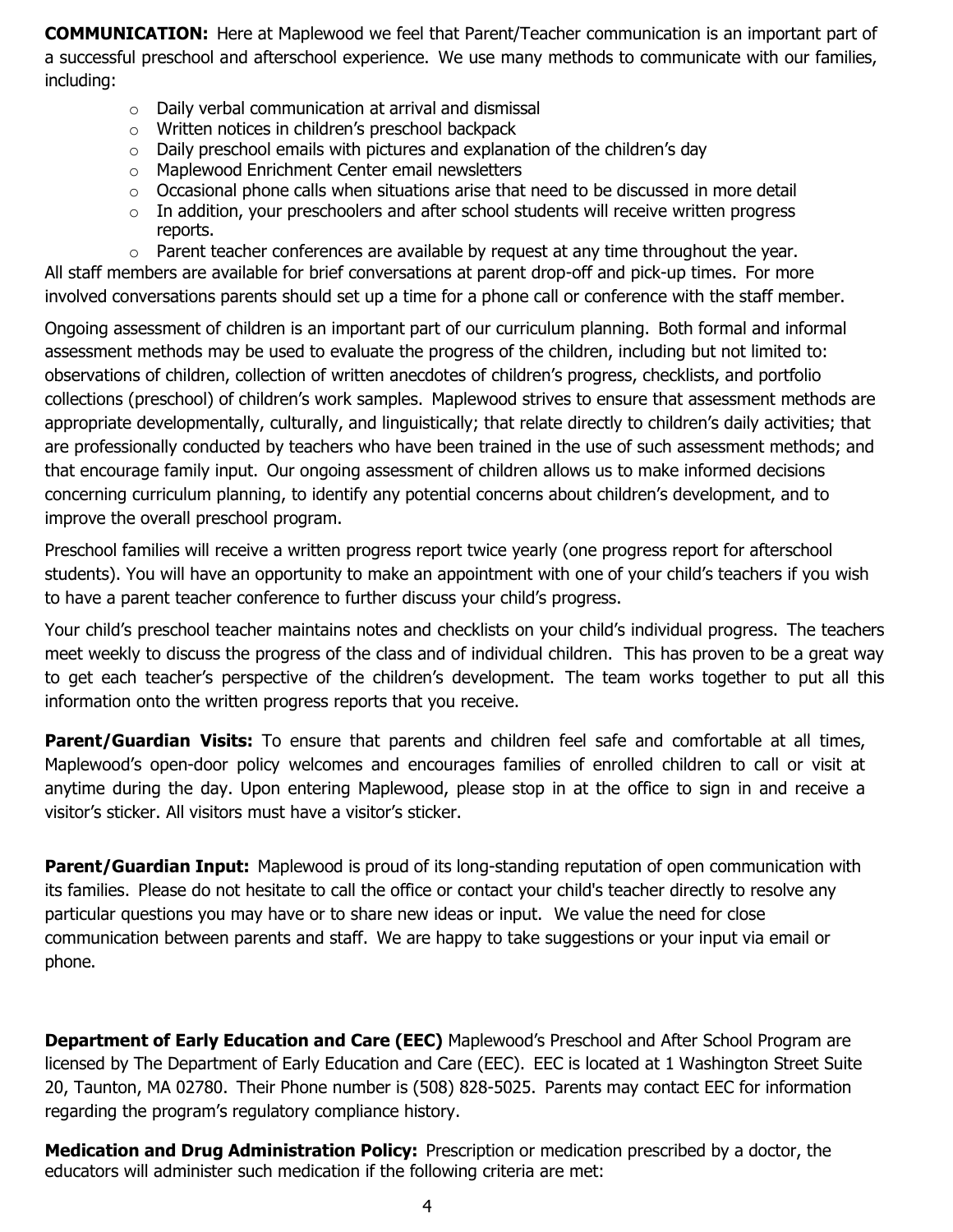**1.** All medications must be in their original container and accompanied by a physician's statement specifying the dosage, times and conditions under which it is to be administered. (Some parents find it easier to have the pharmacy put prescriptions in two bottles, one for school, and one for home).

**2.** No educator will administer the first dose of any medication to a child except under extraordinary circumstances and with parental consent.

**3.** Non-prescription medicines such as Tylenol or cough medicines may only be administered to a child with written parental authorization and a written order by a physician, which states the medication name, dosage, and criteria for administration. For standing orders this authorization is only valid for a year from the date on the order. The parents will be notified before any non-prescription medication is administered other than first aid.

**4.** Oral non-prescription medication will be administered only when received with Health Care Practitioner authorization and written parental consent. Written parental consent must be renewed weekly with dosage, times, days and purpose.

**5.** Topical non-prescription medications such as petroleum jelly, ointments and antibacterial ointments that are applied to wounds, rashes or broken skin must be stored in their original container and used only on an individual child. The container shall be labeled with child's name and only administered as described above.

**6.** All medications must be given directly to the educator. Do not leave it in your child's backpack or cubby.

**7.** Educators who administer medication, other than oral or topical medications and epinephrine auto-injectors, must be trained by a licensed health care practitioner and must demonstrate annually to the satisfaction of the trainer, competency in the administration of such medications.

**8.** A requirement that parents provide written authorization by a licensed health care practitioner for administration of any non- topical, non-prescription medication to their child. Such authorization shall be valid for one year unless earlier revoked.

**9.** Parents have signed an Authorization for Medication form and a photo of the child is attached.

**10.** Each time a medication is administered, the educator must document in the child's medication administration record the name of the medication, the dosage, and the date/time and the method of delivery along with who administered it. Missed and refused doses will be noted as well.

**11.** The Authorization for Medication form will be placed in the child's file when medication is complete.

**12.** When possible, all unused, discontinued, outdated, finished, or unfinished prescription medicines will be returned to the parent and such return documented in the child's record. When return is not possible or practical, such prescription medication will be destroyed and recorded as destroyed.

**13.** All medications are locked out of reach of children and under proper conditions for sanitation, preservation, security and safety. In the event that a medication needs to be refrigerated, it will be kept in a refrigerator that is inaccessible to children and on a shelf designated for medication. Refrigerator will be maintained at temperatures between 38 and 42 degrees F. Emergency medications such as epinephrine autoinjectors will be stored in an unlocked cabinet that is inaccessible to children but is immediately available for use as needed.

Topical medications such as sunscreens, insect repellents, and other ointments which are not applied to open wounds, rashes, or broken skin may be supplied by the program with notification to parents of such, or parents may send in preferred brands of such items for their own child(ren) use. These topical medications will be administered to children only with written permission from parents/guardians.

If a child does not receive medication, in the medication log the time the medication was supposed to be given will be circled and in the comment section the reason why the medication was not given will be noted. Also, signature of educator will be written. An incident report will be completed and EEC will be contacted if the missed dose results in hospitalization or emergency treatment. If a child receives the wrong mediation or the wrong dose, the error will be highlighted in the medication log and the child's physician immediately contacted. Educator will follow physician's instructions and an incident report will be completed. If the child receives wrong medication or if any medication error requires hospitalization or emergency medical treatment, EEC will be notified.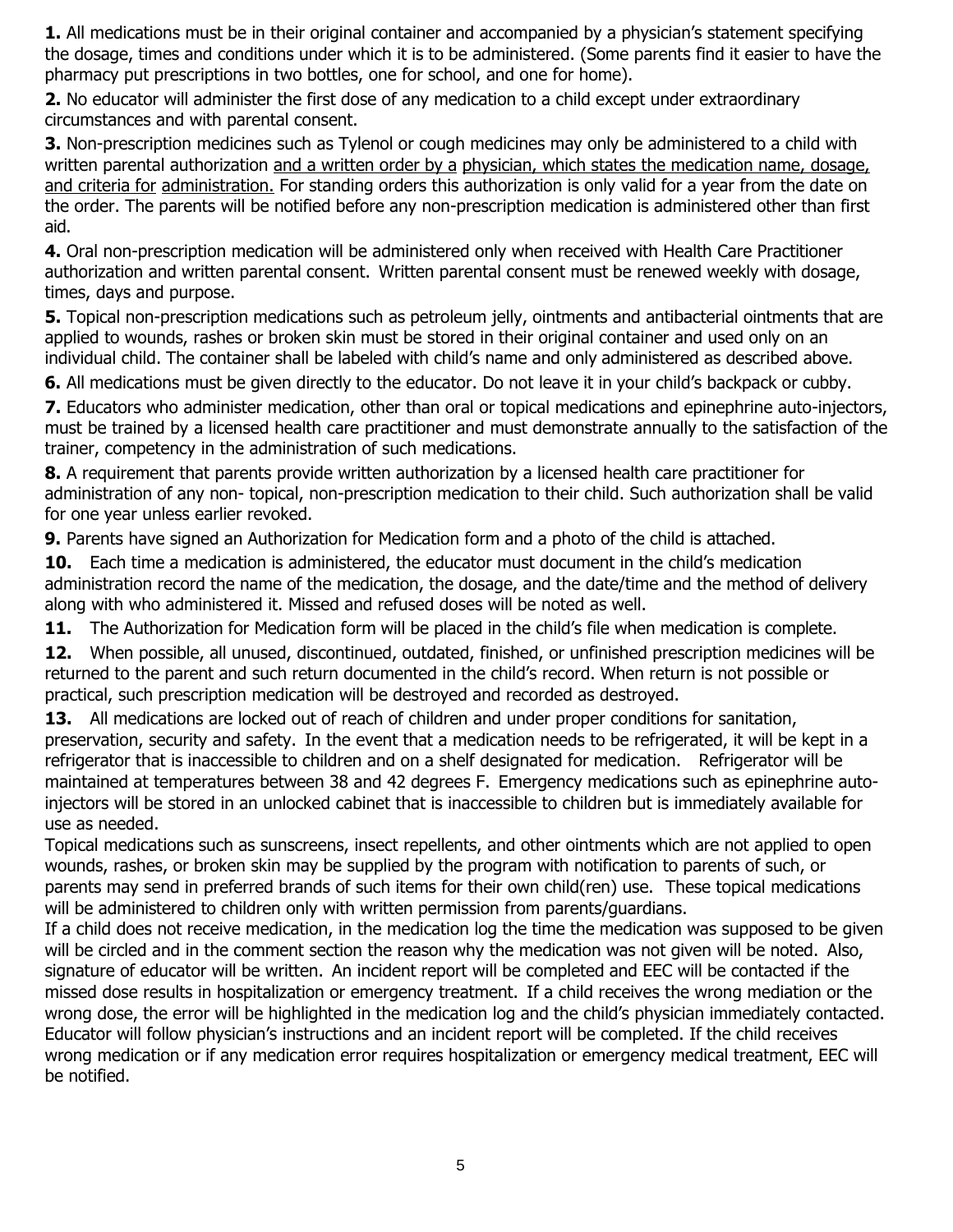**Evacuation and Emergency Procedures** In the event of an emergency situation that requires an evacuation of Maplewood Enrichment Center the Director shall implement one of the following plans listed below. Before leaving the premises, the Director is responsible for designating the person in charge who will assume his role and will leave a phone number where or whom to contact in case of emergency. The designated educator shall assume the authority to take action in an emergency or event that requires evacuation of the premises and act as the coordinator for the evacuation.

In some emergency situations it may be safer to remain on site until the emergency has ended. Town emergency service personnel will help the Director make the determination of whether to remain in place or to evacuate.

In the event of an emergency situation that requires an evacuation of Maplewood Enrichment Center, one of the following plans shall be implemented.

- In all situations the educator in charge when evacuating shall take:
- An accurate attendance list (attendance and activity sheets)
- The emergency contact report binder and Allergy List
- A cell phone to be used for emergency notifications
- Any necessary medications/supplies/AED

Each educator (activity/classroom) is responsible for insuring that all children are evacuated safely and for meeting the designated coordinator of the evacuation at the specified location.

- 1. If the environmental emergency is confined to the immediate area of the Enrichment Center Building, e.g. fire or toxic fumes, and the children cannot stay on the immediate premises, the children will be brought to the other side of the property (day camp area – either outdoors or indoors dependent on weather and estimated time of emergency) by foot where they will remain accompanied by educators while parents/emergency contacts are notified of the situation and arrangements for transportation home are made.
- 2. If the environmental emergency is more widespread and encompasses a larger area, due to a non-confined environmental threat, e.g. toxic fumes from a spill, floodwaters, brush fires, etc., or there is an extended power outage, loss of water or heat, and the children cannot remain on the Maplewood site, the children will be brought to the Southeastern Regional Vocational School (a short walk thru the woods) by foot where they will remain accompanied by educators while parents/emergency contacts are notified of the situation
- 3. and arrangements for transportation home are made.
- 4. In the event of a major environmental hazard that necessitates a larger area evacuation , due to a large non-confined hazard, e.g. a nuclear incident, earthquake, hurricane, etc. the children will be transported if possible by bus (Lucini Bus Co. – bus co. for Easton Schools and Maplewood), town emergency vehicles to a designated shelter (Olmsted and Richardson Schools in North Easton) where they will remain accompanied by caregivers while parents/emergency contacts are notified of the situation and arrangements for transportation home are made.

These protocols will be reviewed regularly in educators meetings and posted in the classrooms. Note: Parents should always check our website (maplewoodyearround.com) for the most up to date information.

Southeastern Regional Vocational School, 250 Foundry Street, S. Easton, 02375, 508-230-1200. Richardson/Olmsted School, 101 Lothrop St. N. Easton 02356, 508-230-3205, 508-230-3227

All emergency numbers are posted by telephone and are located within first aid kits.

A detailed copy of our Health Care Policy is available to view onsite or parents can request a copy.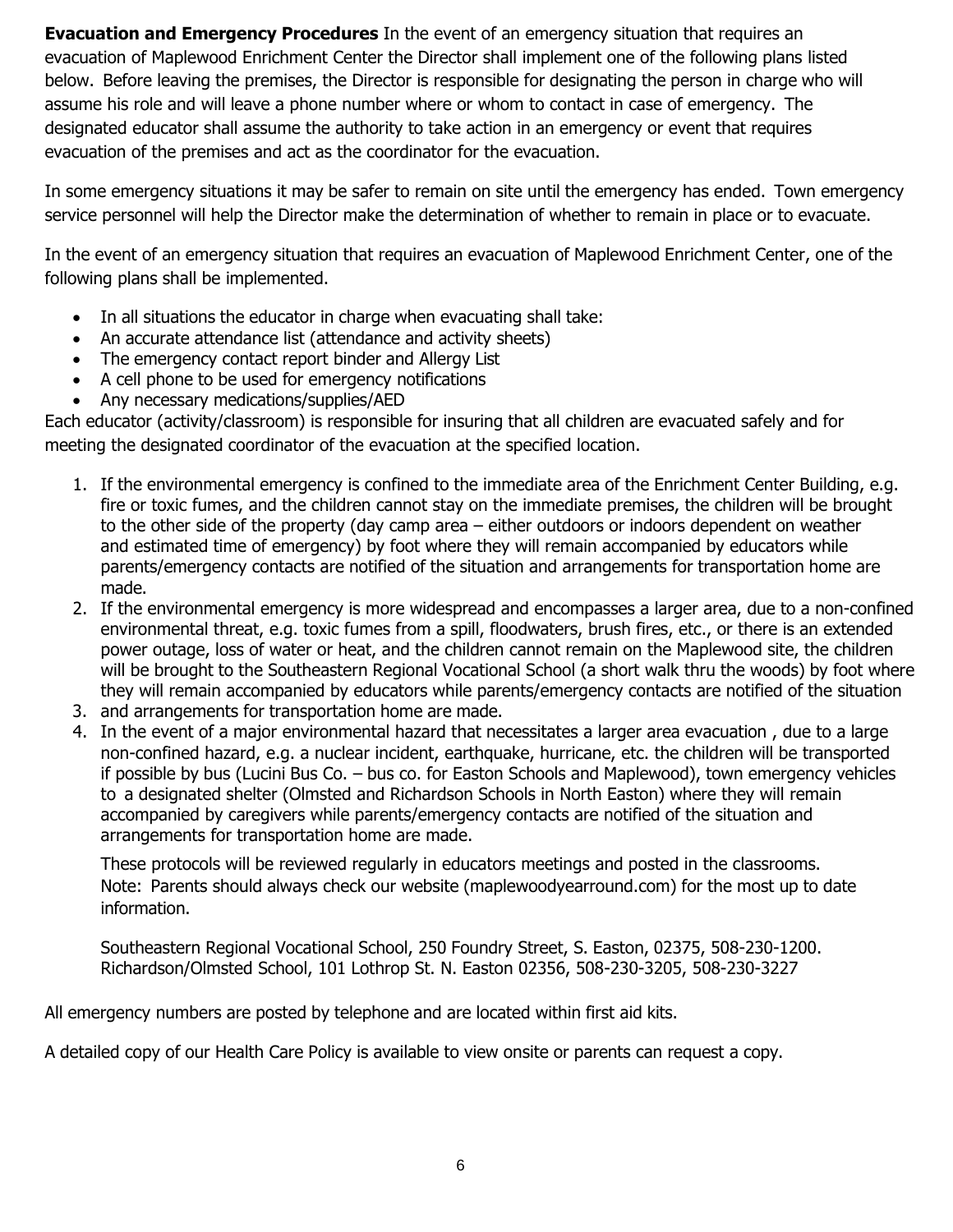**Medical Emergency Procedures: Medical Emergency Procedures:** In the event of an accident, emergency, or injury, the same procedures will be followed as if a child became ill at school. The parent/guardian will be called and if not reached, the next person on the Emergency form will be called. An Accident and Incident log is kept. Two copies of an Incident/Accident Report will be made: one for the child's record and one for the parents. Both copies must be signed. Parent/Guardian will always be called if a child requires first aid.

Educators may administer minor first aid. They will administer first aid until relieved by EMS if necessary. Educator will stay with injured child and front desk will call EMS and the child's parents/guardians. Other educators will stay with the other children in a separate classroom. If the child needs to be transported, the ambulance will transport the child to the nearest hospital deemed by the EMS. An educator will accompany the child in the ambulance and will stay with them until the family arrives.

#### **Transportation Plan:**

#### **Arrival/Dropoff**

- Each class will have a designated drop-off spot. We will direct you to this spot on the first day of your session. Here is what we expect:
	- Parents/Guardians should NOT exit their vehicles
	- Minimize the time you take saying goodbye to allow for the continual flow of traffic. Please say goodbye inside your vehicles.
	- Please make sure to have your child pick-up card visibly showing on your rear view mirror for the staff to easily view

○ Please have your child use the bathroom before arriving at school.

- All medication along with the required forms must be dropped-off at Maplewood prior to the start of school. Please bag medication in a clear, Ziploc bag and hand it to the staff person checking you in from the comfort of your car.
	- Medication not in original packaging and without all of the required forms will not be administered.
- If you are bringing special food due to allergies, please have it in a labeled box or bag and leave it with the staff at drop off.
- Staff will sign your child in or preschool families will use their PROCARE app to sign the child in.
- If your child is having a difficult time separating at drop-off, please notify one of the teachers and they will assist you and your child for a smooth transition into Maplewood.

Parents/guardians dropping off late should walk their child into Maplewood using the main entrance. You will check in at the front desk, and your child will be walked into their classroom by the front office staff.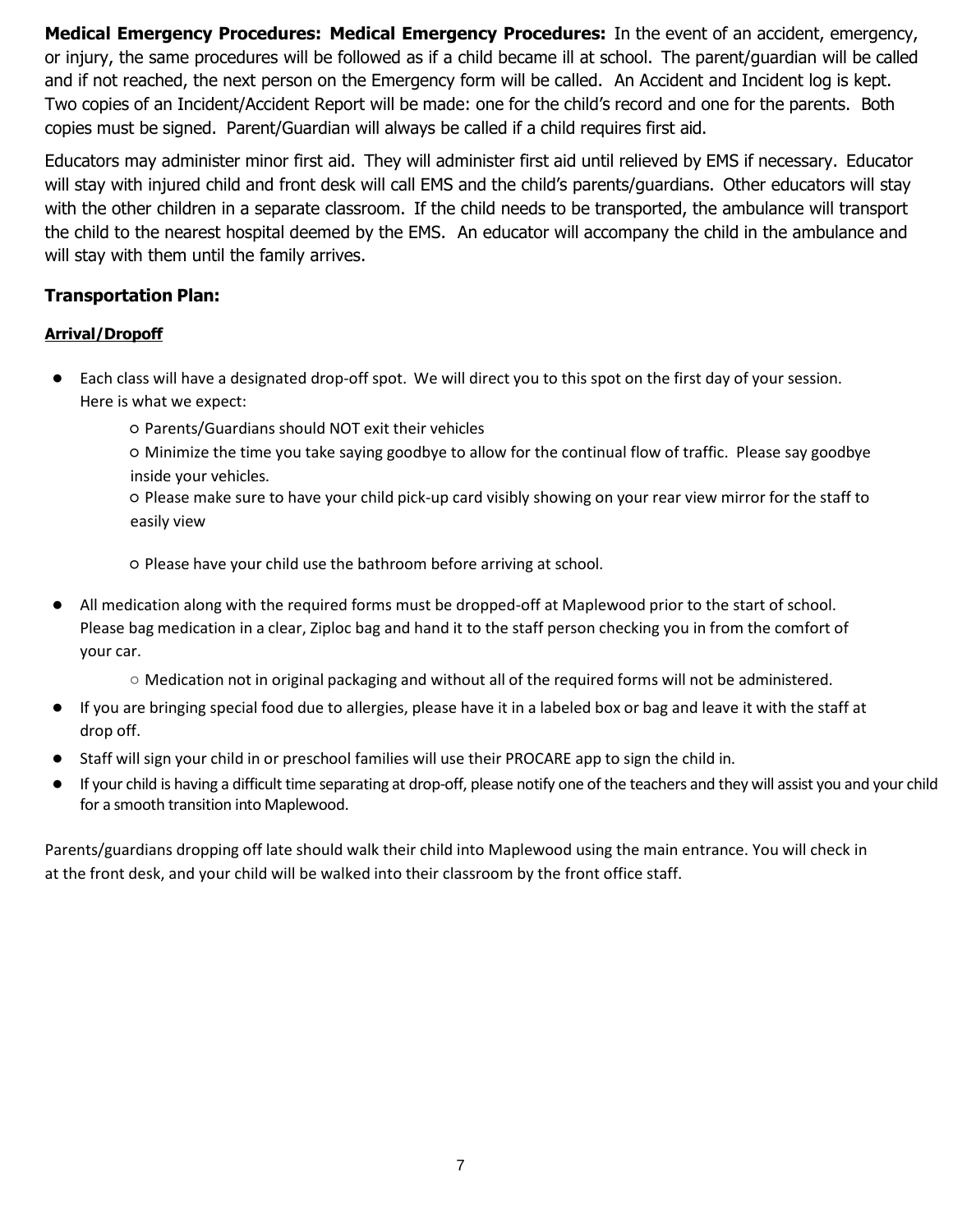#### **Pick-up/Dismissal**

- If parent/guardian is picking up early they must notify the office at 508-238-2387 and follow expectations below.
- Families will be provided with a pick up location
- We will send communications to parents/guardians that assign each child their pick- up location (same spot for drop-off). Expectations:

○ Parents should NOT exit their vehicles

○ Minimize the time you take greeting your child to allow for the continual flow of traffic

○ Please make sure to have your child pick-up card visibly showing on your rear view mirror dashboard for the staff to easily view

- We will supervise children to their parent's/guardian's vehicle.
- A Staff member will sign out the children or preschool families will use your PROCARE app to sign the child out.

Parents/guardians who are picking up early should inform their child's teacher of the pick up time. To pick up your child enter the main building and check in with the office.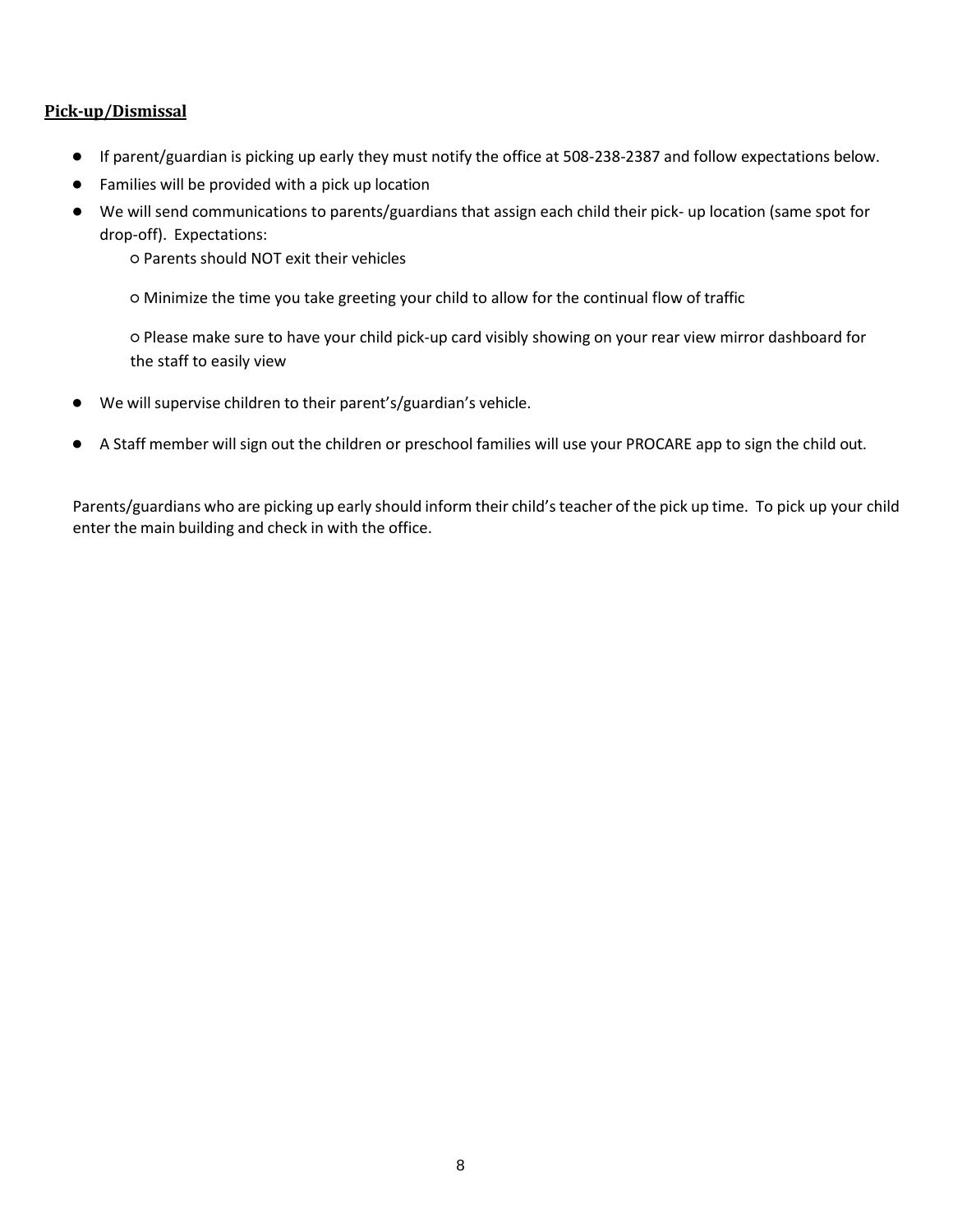**SCHOOL YEAR SCHEDULE:** Our Preschool and After School Programs will coincide with the Easton Public School Calendar. An Easton Public Schools calendar and/or list of Holidays and vacation periods when school is closed will be provided at the beginning of the school year. When the Easton Public Schools are closed because of snow, we will be closed as well. If the Easton Public Schools decide on a delayed start because of snow, we will run our preschool program as scheduled. If you are unsure of our schedule because of weather issues, please check our website for updates at [www.maplewoodyearround.com](http://www.maplewoodyearround.com/) or refer to our Facebook page.

#### **Snow Day/Holiday Policies:**

**Snow Policy:** In the event that the Easton Public Schools cancel school, go to [www.maplewoodyearround.com, f](http://www.maplewoodyearround.com/)or a detailed announcement regarding the status of your child's program which will be posted between 6:30 - 7:30 a.m.

In the event we are open on a snow day, and school is canceled, Maplewood's Vacation Program (grades K-8<sup>th</sup>) may be open from 7:30 a.m. - 6:30 p.m. To reserve a place for No-School days and Vacation Programs, parents must complete a registration form and return it with full payment to Maplewood. Once a reservation is made, the tuition fee is nonrefundable.

On Snow days, if the Director determines that inclement weather conditions warrant an early program closure on a school or vacation day, parents will be notified immediately so arrangements maybe made for child pick-up.

**Holiday:** The following are the calendar holidays we will be closed: Labor Day, Columbus Day, Veteran's Day, Thanksgiving Day, Thanksgiving Friday, December School Vacation, Martin Luther King Day, Memorial Day, and Juneteenth.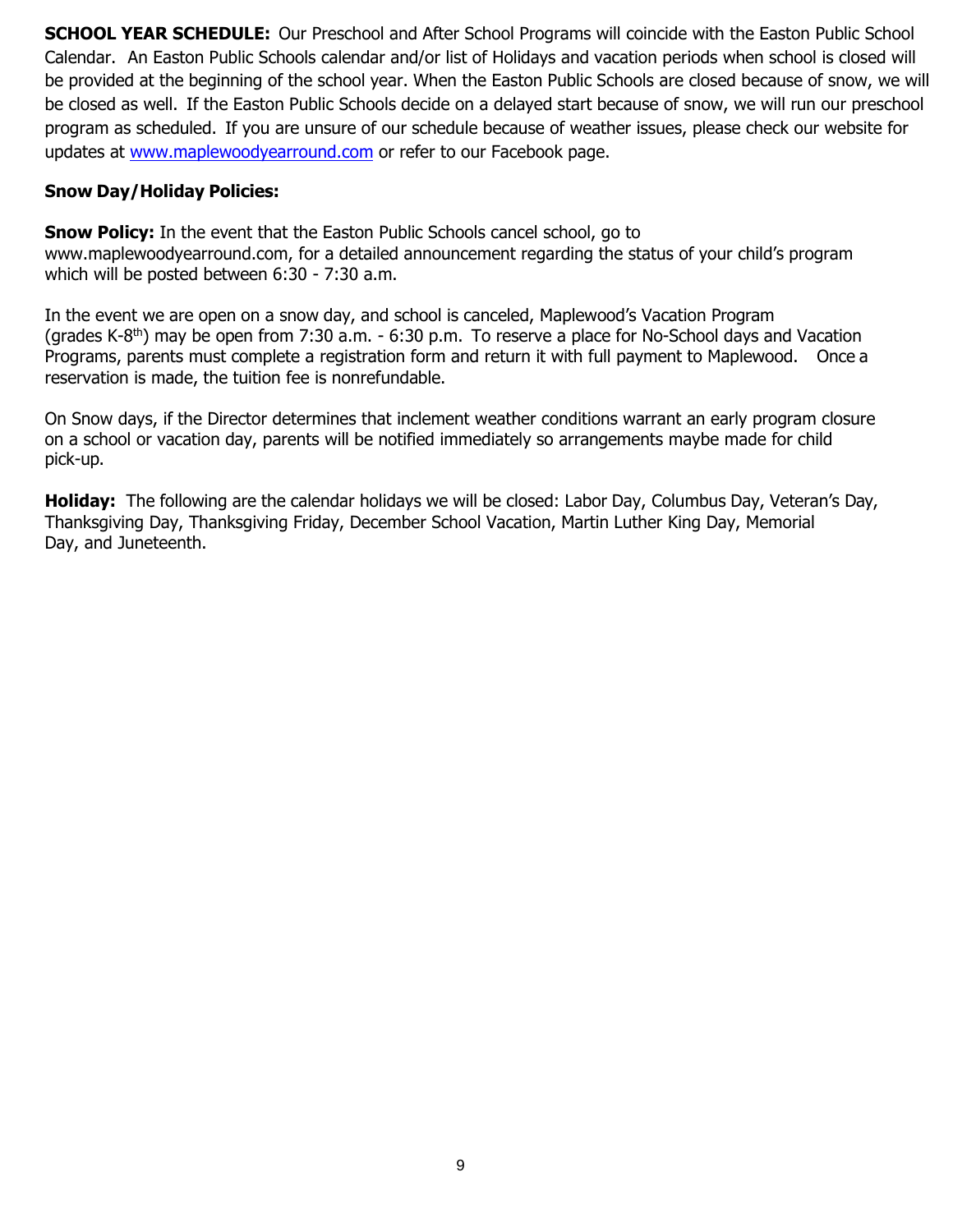#### **Tuition Policy and Fee Schedules: See most current brochure**

#### **Preschool**

Days Enrolled Per Week 3 Days Preschool (Monday, Wednesday, & Friday)

2 Days Preschool (Tuesday & Thursday)

For the Preschool program a \$200.00 non-refundable deposit per child, is required with each enrollment form. After deducting your Registration Deposit, your remaining balance will be divided by 4, 6, 9, or 12 months depending on the payment plan you choose.

4 Payments: August – November

6 Payments: August - January

9 Payments: August – April

12 Payments: June - May

Invoices will be sent out on the first of the month through the PROCARE app. Fees will not be prorated due to absence for any reason.

#### **After School Program**

For the After School program, a \$100.00 non-refundable deposit per family, is required with your original registration. Families who join us year to year will carry their deposit over each year. Billing is done on a monthly basis. Monthly tuition is calculated by multiplying the daily rate by the number of registered days per week your student attends the program. All payments must be paid by the first of the month. Fees will not be prorated due to absence for any reason. If it is necessary to withdraw your child from the program during the course of the year, or change the days your child will attend we require at least 30 days written notification.

To reserve a place for February or April Vacation, parents must complete a registration form and return it with full payment to Maplewood. Once a reservation is made, the tuition fee is nonrefundable.

 **Late Fee Policy:** We know that occasionally a parent might be running late picking up their child due to traffic or for some other unforeseeable reason. If this occurs we would appreciate you calling Maplewood to make us aware of the situation if at all possible so that we reassure your child and arrange for staffing accordingly. If, in an emergency, you need to send an alternate person to pick up your child you can let us know at that time. Please remember to have the alternate bring a photo id. Aside from an emergency situation, children need to be picked up at their scheduled program release time. Parents picking up late will be assessed a fee as stated below:

**Late Fees:** Each day a parent is late picking up a child, a late fee will be assessed as follows: Within the first fifteen (15) minutes after the center's closing and/or child's scheduled class closing, the fee will be \$5.00. If it goes into the next fifteen (15) minutes, an additional \$10.00 will be added. If the child is still not picked up, there will be an additional fee of \$1.00 per minute. If a child is not picked up within one hour after the center's closing time /scheduled class closing and we are unable to reach a parent/guardian or emergency contact person, we are mandated to call the Child-at-Risk Hotline, as is required by the Department of Children and Families (DCF). Continual disregard for our closing/pick up policy will result in termination of services.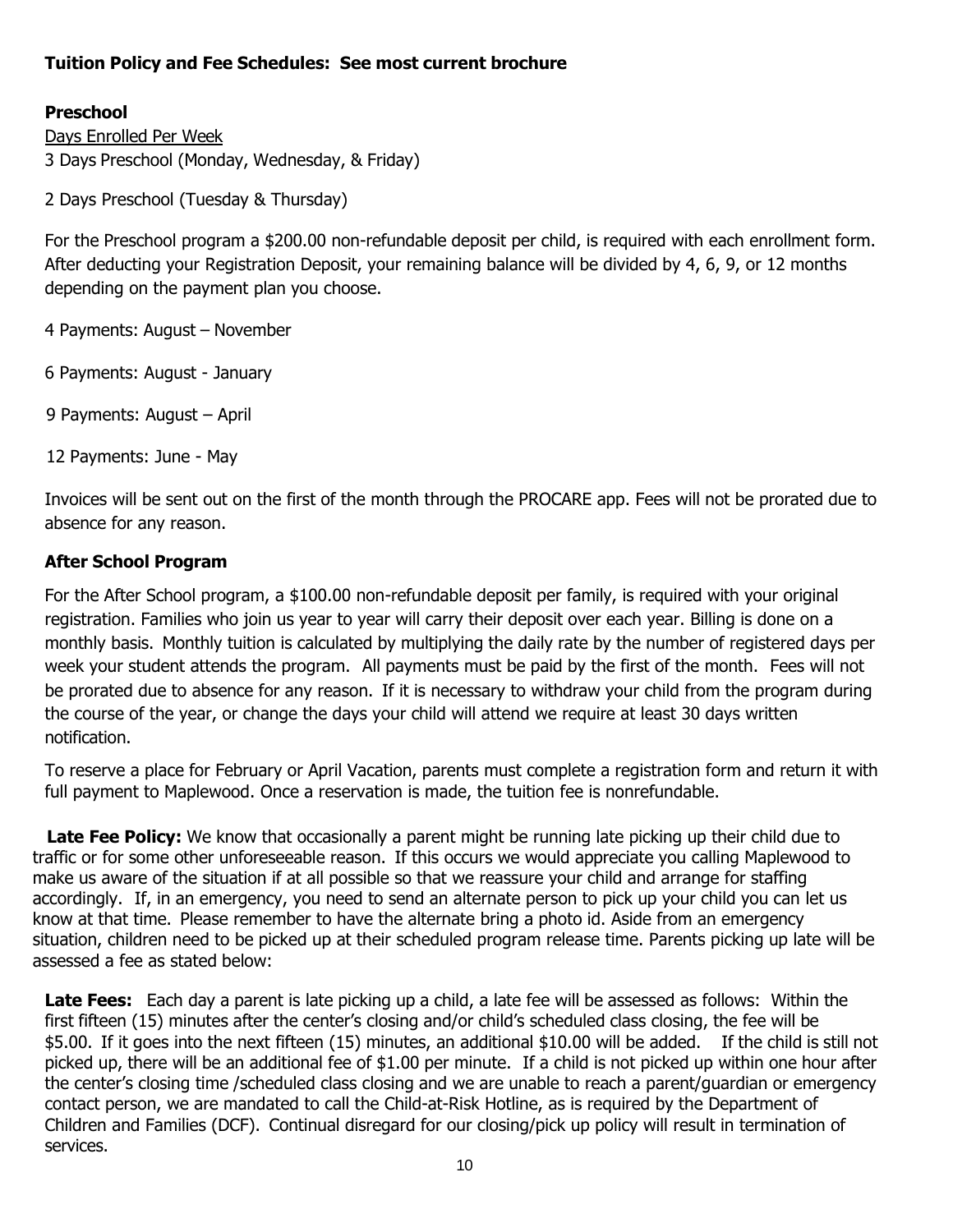#### **Enrollment Information & Daily Schedule:**

#### **Preschool**

**Enrollment Process :** Enroll online at [www.maplewoodyearround.com. O](http://www.maplewoodyearround.com/)nce you have applied, and submitted your deposit you will be contacted later in the school year regarding classroom placement and student paperwork. Children's physical forms are required for all preschool students. Physical forms are valid for one year and must be kept current according to state regulations. When your child's physical form is scheduled to expire, you will receive a written reminder to get an updated physical form from your child's physician. Children cannot attend Maplewood without a current physical form.

**Orientation:** Maplewood makes every effort to ensure that children experience positive, successful transition into our preschool program. Prior to the first day of preschool, we will offer some orientation days to visit Maplewood and meet the teachers.

**Classroom Placement – Preschool** Although we will take parent's wishes into consideration, please be aware that Maplewood reserves the right to assign children's placement based on enrollment, individual and classroom needs. We are confident in all our staff and believe that regardless of which classroom your child is assigned that they will flourish and benefit from their teacher's expertise. We will make every effort to inform parents of their child's placement by the beginning of August. At that time you will also be given an email address that is specific to your child's classroom so that information will go directly to their classroom teachers.

**Parent Homework** To make your child feel welcome as a member of the classroom community, we like the children to be greeted by their personal photo name tag on their cubby when they arrive at Maplewood. This not only assists children in locating their cubby, but also helps them to recognize their name, and gives them a sense of belonging. You are asked to email pictures directly to your classroom teacher as soon as possible, so that staff may prepare for the start of school. Individual photo albums are a great way to ease the transition from home to school. They are wonderful resources that encourage language development and help the teachers learn more about the students. This photo album will be your child's first "show and tell" presentation at Maplewood Preschool. These photo albums are kept at Maplewood throughout the year and the children refer to them often. Please compile a small (e.g., .4x6) photo album with your child and bring it with you to our orientation day or on the first day of school. Also please bring a change of clothing in a labeled, gallon size zip-loc bag in case of accidents.

#### **Preschool Daily Schedule (sample only)**

- 9:00-10:15 Arrival / Open Discovery Time
- 10:15-10:30 Clean-up/Bathroom
- 10:30-10:40 Story Time
- 10:40-11:00 Bathroom/Snack Time (Brought from Home)
- 11:00-11:20 Morning Meeting
- 11:20-11:45 Small Group Time
- 11:45-12:15 Outdoor Play/Gymnasium Time
- 12:15- 1:00 Bathroom /Lunch (Brought from Home) Nut Free\*
	- 1:00 Pick-up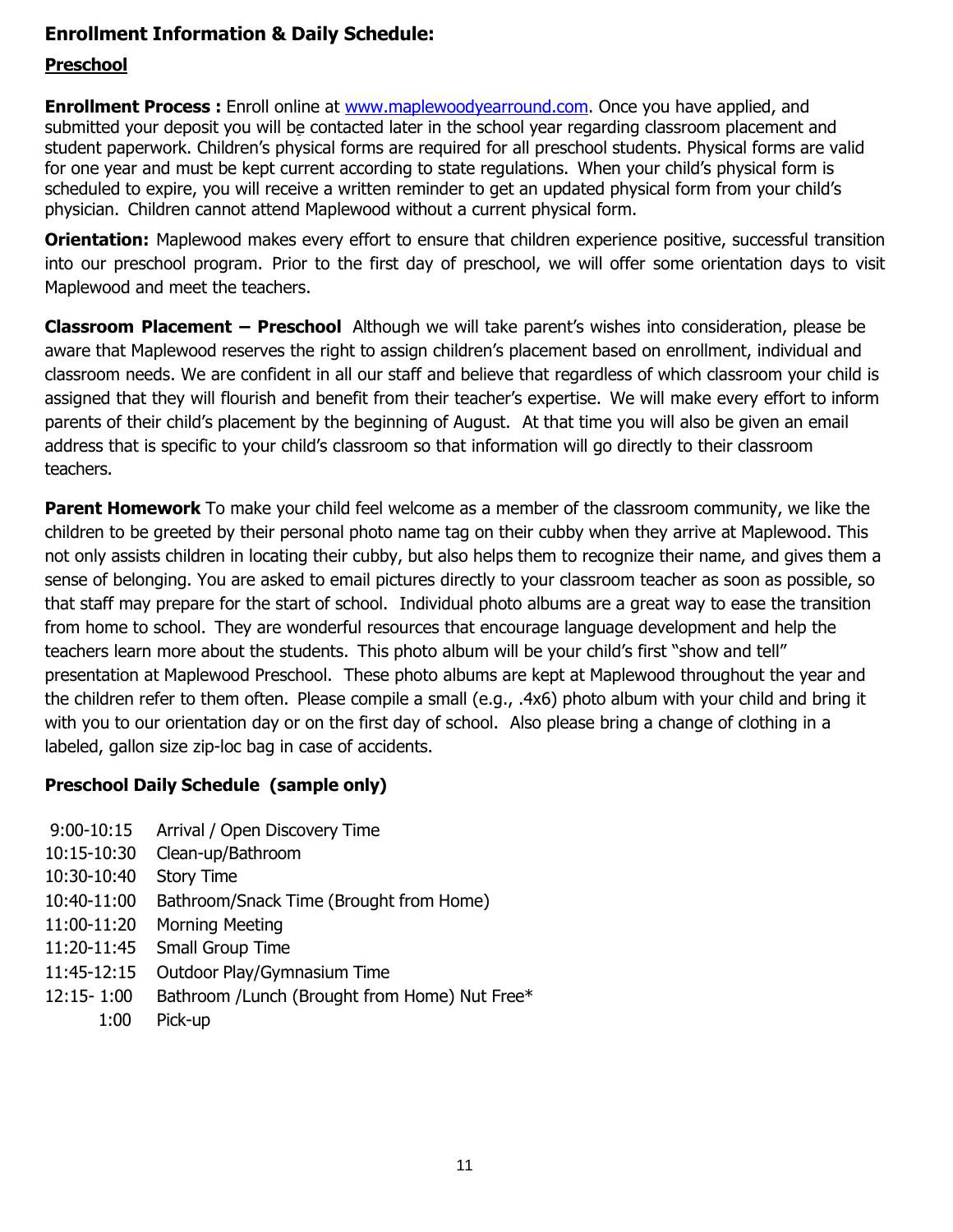#### **After School Program**

**Online Enrollment:** Enrollment for the After School Program can be completed online (we will provide you with the URL) Families will receive a confirmation email and will be asked to download and complete forms to be returned to Maplewood. Parent/Guardian is required to complete all the EEC paperwork and return it to Maplewood before care can be provided to the child. All registration / paperwork is valid for only one year

#### **It must be updated annually in accordance with the Department of Early Education and Care Regulations.**

**Preparing Your Child:** We want to help your family with your child's transition into our program. We recognize that each child's adjustment period will vary depending on his or her age and prior experiences in a child care setting. It is important for parents to prepare their children for the transition from their typical school day to a longer schedule. Even if your child has participated in a after school program, he/she will feel more prepared to start the program if parents discuss the routine.

#### **Program Schedule**

Students in grades K-8<sup>th</sup> will join us after their regular scheduled school day. They will be transported on a separate bus designated for Maplewood students only. Staff will maximize opportunities for fresh air and social interactions during after school. Outdoor activities and physical education will be prioritized in order to balance out the screen-time. Some of the activities offered will include gymnastics, gaga ball, basketball, kickball, mini- golf, laser tag, arts & crafts, playground, and pedal karts.

#### **Items to Bring**

Students should bring all their belongings from school. We ask that you provide your child with a snack for their afternoons at Maplewood. Your child should also have a water bottle to refill if needed.

By signing the parent and guardian signature page of this handbook, you agree to release, defend and hold harmless Maplewood Enrichment Center Inc. its officers, directors, and employees, from liability on account of injury to your children/child's body, health, well-being or property, or for any other loss, claim or damage without limitation.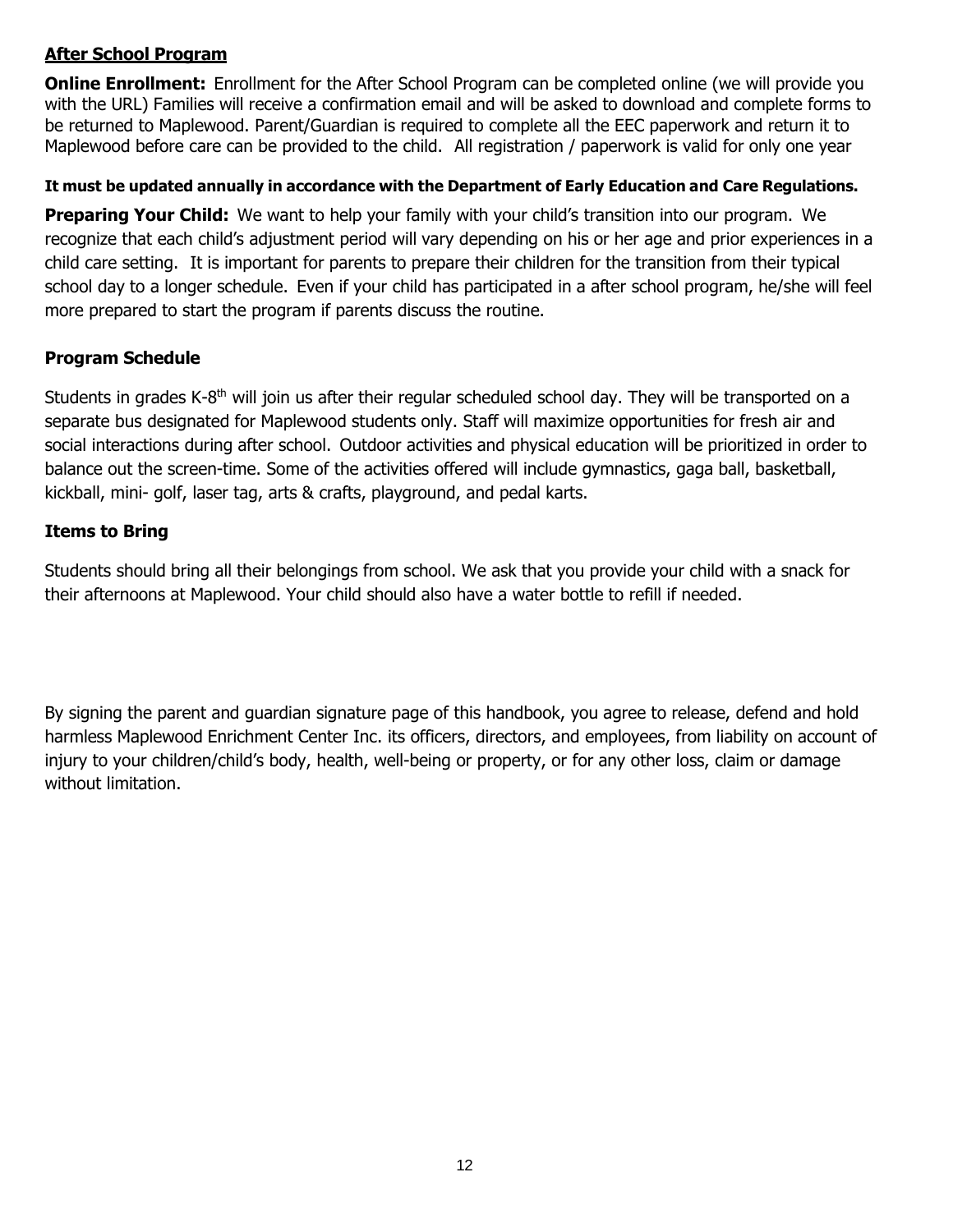**Behavior Management Plan:** Our guidance and management philosophy is, simply stated, that children and adults may not misuse or hurt themselves, others or materials. The most effective discipline we know is self-discipline. We see the staff's role as one that helps children gain control for themselves rather than our being "disciplinarians." Staff members use positive guidance and communication techniques to facilitate the development of self-control and self-esteem in children. This technique helps children feel good about themselves and behave in responsible ways. The children are encouraged to work out minor disputes by themselves, according to their abilities. When appropriate and feasible, children are encouraged to participate in the establishment of rules, policies, and procedures.

We maintain a low child to staff ratio so that children's individual needs can be met and addressed. If a child is repeatedly having difficulty controlling their behavior, the staff member will consult with the administrators and parents to determine an appropriate behavior management strategy. The Program Administrator reserves the right to dismiss a child from an activity or the school age program when, in their judgment, that child's behavior interferes with the rights and safety of others.

Some things that are considered misbehavior are: Swearing, fighting, hitting, biting, being disrespectful, inappropriate touching of another child, and failure to listen to the teachers after being asked to stop doing something several times.

Unusual or serious incidents such as behavior incidents, accidents, property destruction or emergencies are documented. Incident reports documenting the event will be filed with the Program Administrator and parents will be notified.

To ensure the protection of your child:

- A. Corporal punishment including spanking shall not be used.
- B. No child shall subjected to cruel or severe punishment, humiliation, verbal or physical abuse, neglect or abusive treatment.
- C. No child will be force-fed or denied food as a form of punishment.
- D. No child shall be punished for soiling, wetting or not using the toilet. Children will not be forced to remain in soiled clothing or on the toilet, and will not be subject to any other unusual or excessive toileting practices.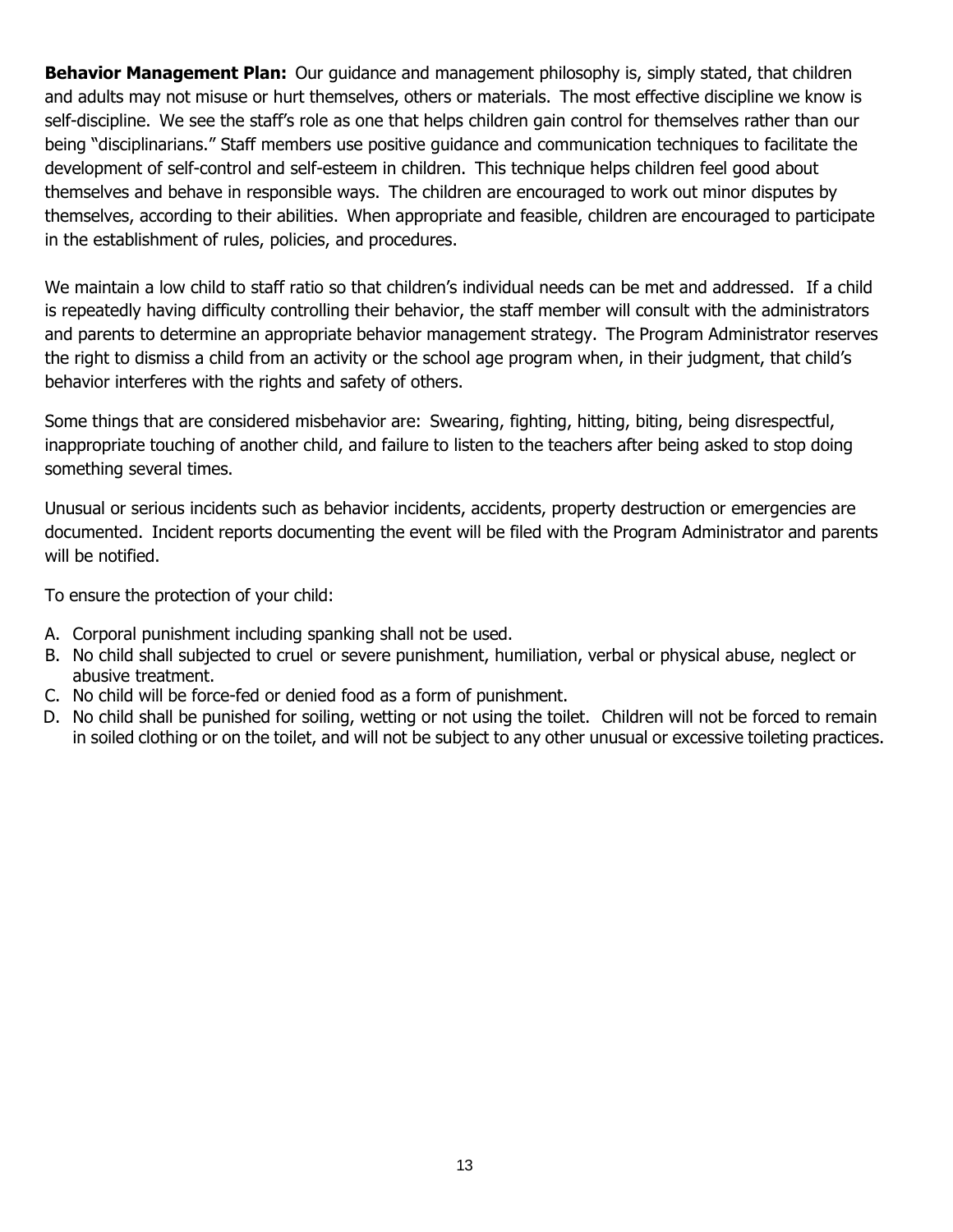#### **Illness Exclusion Policy: (Please see Health Guidelines for additional information)**

A child who is mildly ill will be made comfortable and kept away from other children in another room or quiet area. A staff member is assigned to monitor and care for the sick child. Parent/guardian is called and told of the symptoms of illness and how much longer the child can participate in the program (this is not to exceed 45 minutes from time of notification)

If your child has any of the following conditions or symptoms, we will contact you to pick up your child from

Maplewood (within 45 minutes) in order to prevent contagion of other children and staff, and to provide comfort to your child.

- Fever of 100 degrees or higher taken under the arm. If Parent/authorized person is unavailable, the Director will call Health Care Consultant to discuss further treatment.
- Any rash suspicious of contagious childhood disease.
- Vomiting accompanied by other symptoms (fever, rash, diarrhea, crankiness, etc.)
- Diarrhea accompanied by other symptoms (fever, rash, diarrhea, crankiness, etc.) or uncontrolled diarrhea (child unable to get to toilet on time).
- Any skin rash, lesion or wound with bleeding or oozing or clear fluid or pus.
- Conjunctivitis, also called "Pink Eye", with white or yellow discharge.
- Mouth sores with drooling
- Any condition preventing the child from participating comfortably in usual program activities.
- Scabies, head lice or other infestations.
- Constant, uncontrolled nasal discharge or constant, uncontrolled productive cough (raising phlegm).
- Any contagious disease: chicken pox; impetigo; ringworm; pinworms.
- The child is in pain or discomfort, which cannot be eased.

After a child was excluded for any of the above reasons, in order to return to the program, the following conditions must be met:

- A child must be free from fever, vomiting, and diarrhea (without symptoms) for a full 24 hours. If your child is diagnosed with COVID-19 they cannot return until they have been fever free for 3 days (resolution of fever without the use of fever reducing medications) and at least ten days have passed since the symptoms first appeared.
- Any child prescribed an antibiotic for a current bacterial infection must take the prescription for a full 24-hour course before returning
- A child must be able to participate comfortably in all usual program activities, including outdoor time.
- The child must be free of open, oozing skin conditions unless 1) health care provider signs a note stating that the condition is not contagious, and 2) the involved area(s) can be covered by a bandage without seepage of drainage through the bandage.
- A child excluded because of scabies, lice or other infestation may return 24 hours after treatment is begun with a note from a doctor stating that the child is larvae or nit free.
- If a child was excluded because of a reportable contagious illness, a doctor's note stating that the child is no longer contagious is required prior to re-admission.

**Procedures for Notifying Parents of Communicable Disease:** If a communicable disease is introduced at the program, a notification will be posted and sent out to all parents.

#### **Special Precautions for Gastrointestinal, Respiratory, and Skin of Direct Contact Infections:**

- Careful hand washing techniques at all times.
- Dispose of contaminated articles in a double plastic bag.
- Child's personal property will be placed in a double bag, sealed, and sent home with child.
- Disinfect any property that was contaminated with a bleach solution. Clean up is done using gloves and disposable materials that are either flushed or bagged appropriately.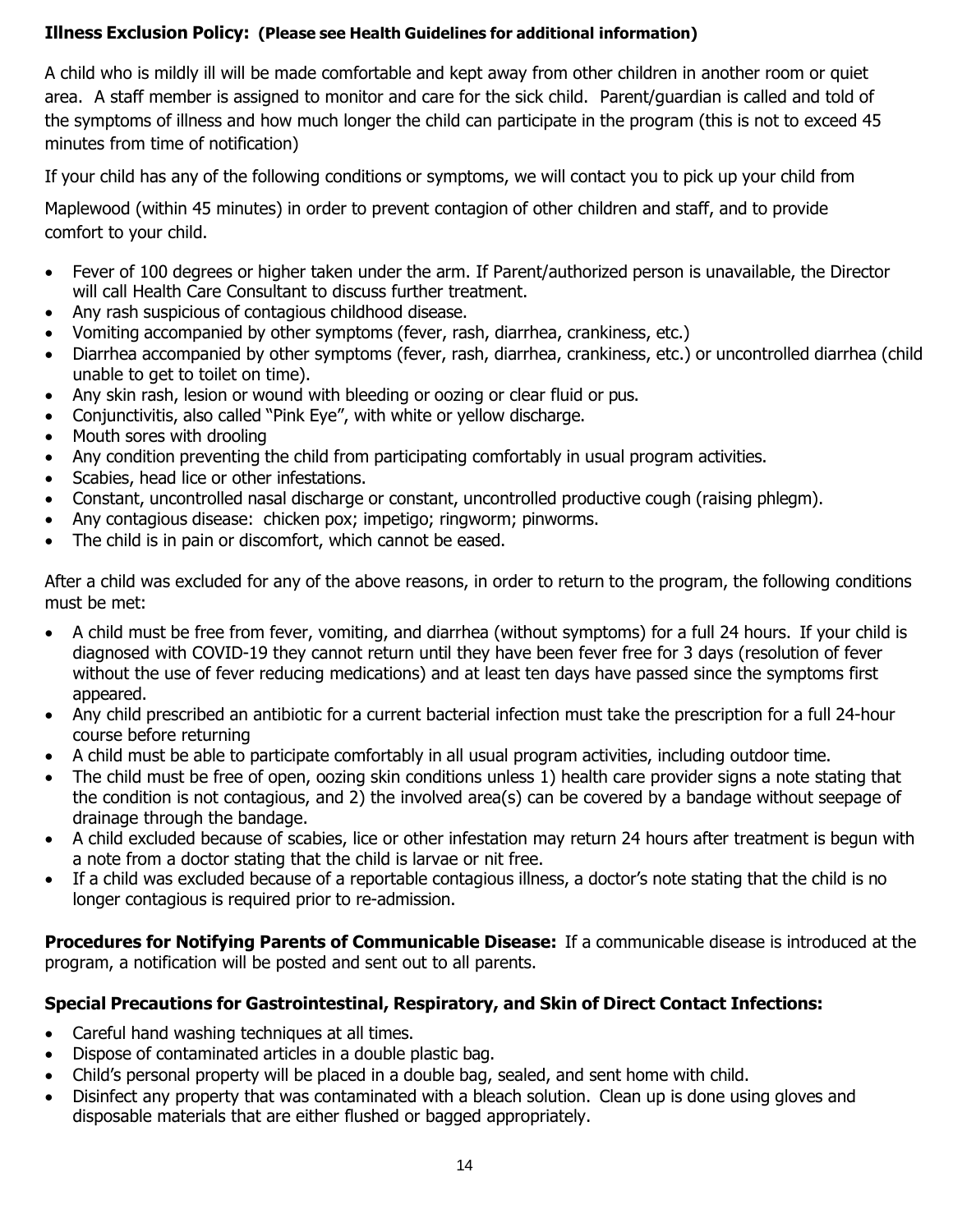#### **Plan for Infection Control**

#### **Cleaning and Disinfection**

To minimize transfer of coronavirus at Maplewood, cleaning methods will be employed by our staff members and maintenance team to reduce risk to children and staff. Our maintenance team is already working hard to keep Maplewood clean. We will increase the frequency with which we perform deep cleanings of shared surfaces and indoor facilities and deploy extra maintenance teams throughout the day and a professional cleaning crew at night. In addition to our new HVAC system in the main building, we recently installed air purifying devices called iWave-C to further enhance air quality when children and staff are indoors.

#### **Hand Hygiene**

#### **When to Wash or Sanitize Hands – Children and General Staff**

- Upon entry into and exit from Maplewood
- When coming into the program space from outside activities
- Before and after eating
- After coughing, sneezing, or blowing your nose
- Before and after using the restroom
- Upon entering your classroom
- After touching surfaces that may be contaminated
- After using any shared equipment like craft supplies, etc.
- After being in contact with someone who may have been sick
- After contact with facemask or cloth covering

#### **How to Wash Hands**

- 1. **Wet** your hands with clean, running water. Turn off the tap and apply soap.
- 2. **Lather** your hands by running them together with the soap. Make sure to lather the back of your hands, between your fingers, and under your nails.
- 3. **Scrub** your hands for at least 20 seconds (about the time it takes to sing the "Happy Birthday" song twice.)
- 4. **Rinse** your hands well under clean, running water.
- 5. **Dry** your hands using a clean towel

You may use paper towels to turn off the faucet and/or open doors of the bathrooms.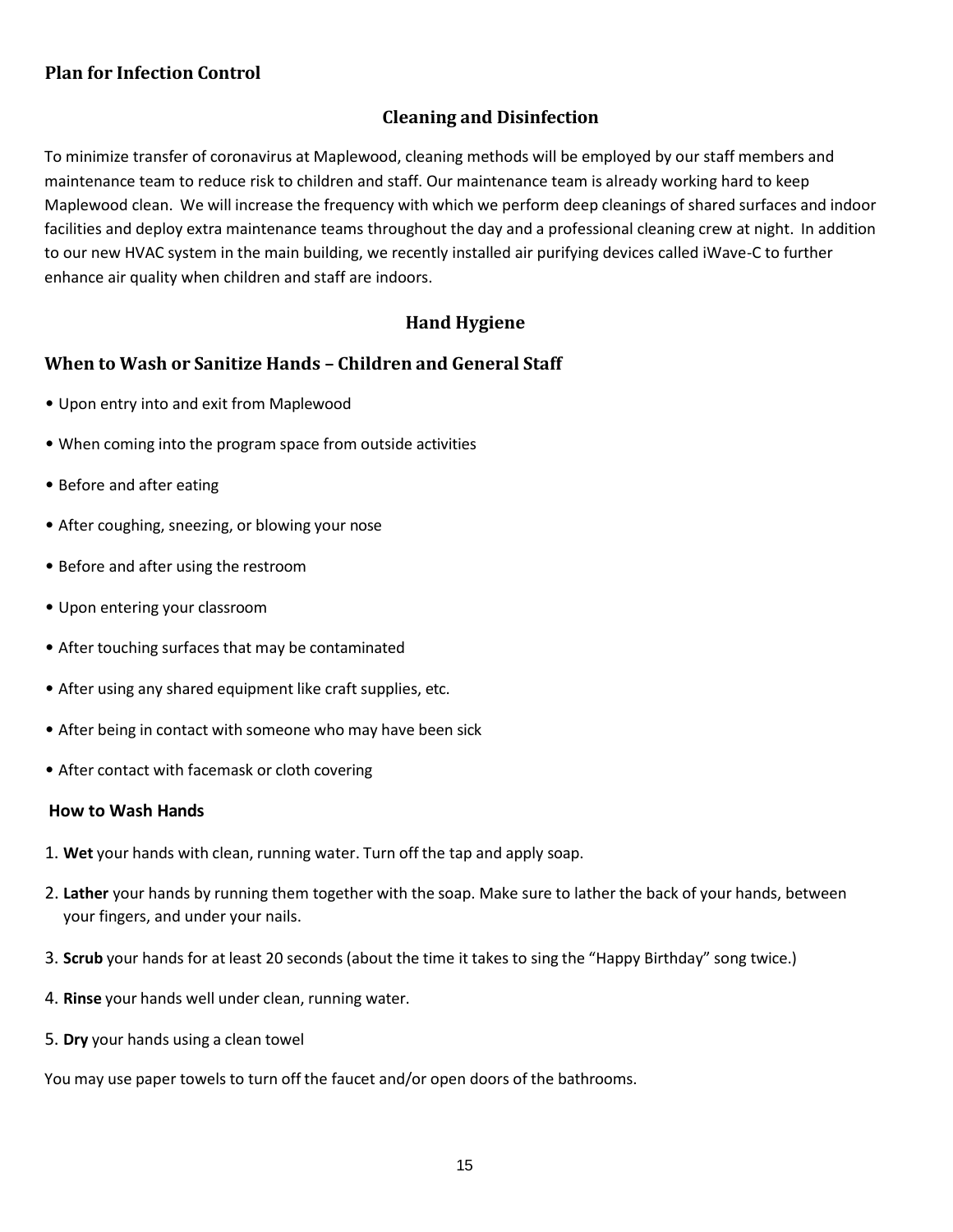• If water is available but soap and hand sanitizer are not, rubbing your hands together under water and drying them off with a clean towel or letting them air dry can remove some germs. Only use this method as a last resort.

#### **How to Use Alcohol-Based Hand Sanitizer**

Hand sanitizers should contain greater than 60% ethanol or greater than 70% isopropanol.

- 1. Apply the product to the palm of one hand.
- 2. Rub your hands together. Make sure the product contacts the back of your hands, palms, between your fingers, and fingertips.
- 3. Continue to rub your hands together until your hands are dry (about 20 seconds).

#### **Children's Records**:

Children's records are privileged and confidential. Maplewood will not distribute or release information in a child's record without the written consent of the parent or legal guardian of the child. Parents or legal guardians have the right to add information, comments, data, or any other relevant information to their child's record. Parent/legal guardians have the right to request deletion or amendment of information in the child's record and may request a conference to discuss the reasons for deletion or amendment of any portion of the record. If a conference occurs, Maplewood must render a decision in writing to the parent/legal guardian regarding the amendment or deletion of information in the child's record within one week of the conference. Parents/legal guardians will be notified if anyone outside the program requests information in a child's record. Parents/ legal guardians have the right to view a child's record at any time. However if parents/ legal guardians wish to have a copy of their child's record, Maplewood shall have two business days to process this request. Should copies be requested repeatedly, Maplewood reserves the right to charge the parent/legal guardian for the cost of the copying. A written log will be maintained in the child's record documenting the release of information along with the name of the person releasing the information, their signature, their position, the date, which part of the children's record was released, the purpose of the record release, and the signature of the person to whom the records were released.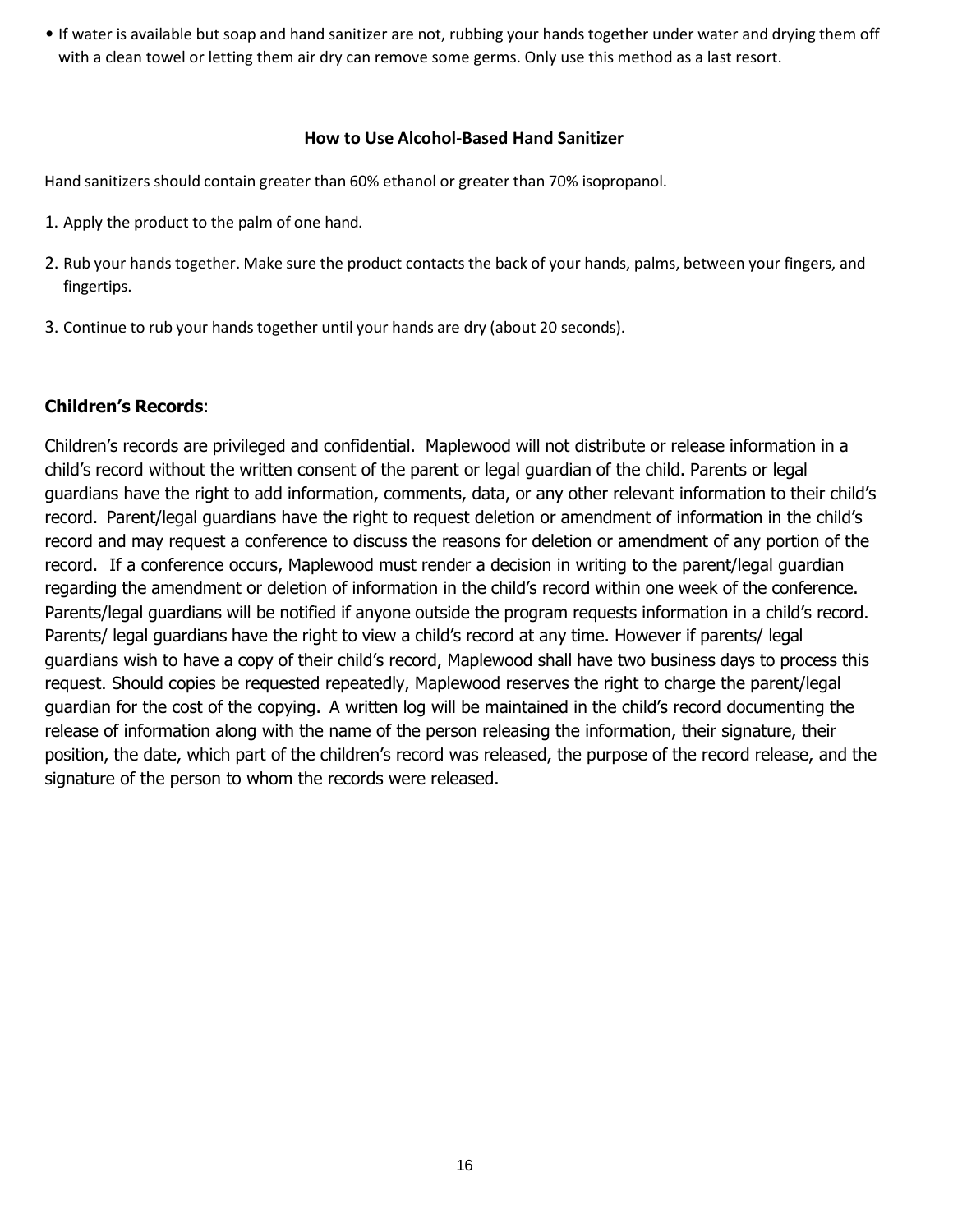#### **Identifying and Reporting Suspected Abuse or Neglect**

#### **All educators are mandated reporters. Protocols and procedures are based on information from the Department of Children and Families (DCF) website:**

**Child Abuse:** is the non-accidental commission of any act upon a child which causes or creates a substantial risk of serious physical or emotional injury or constitutes a sexual offense under the laws of the Commonwealth.

**Mandated Reporter:** All administrators and employees of Maplewood are considered mandated reporters by the state of Massachusetts. As a mandated reporter, a report must be filed with the Department of Children and Families (DCF) if there is reasonable cause to believe that a child is suffering from abuse and/or neglect. All reporting procedures in this policy will be followed. Failure to report a suspected abuse situation could result not only in an unfortunate situation for a child, but also potential separation from employment.

**Reporting Procedures: In the event that there is an accusation of child abuse Maplewood Enrichment Center Inc. will take prompt and immediate action as follows:** At the first report of probable cause to believe that a child-abuse incident has occurred, the employed staff person receiving the report will notify the director, who will then immediately report suspected abuse or neglect to the Department of Children and Families (DCF).

The Director and/or the staff, with the most direct contact with the child must make a report in accordance with relevant state or local child abuse reporting requirements and will cooperate to the extent of the law with any legal authority involved. The Director shall notify the Department of Early Education and Care within 48 hours after filing a 51A report or learning that a 51A report has been filed, alleging abuse or neglect of a child while in the care of the program or during a program related activity.

Maplewood Enrichment Center Inc. shall cooperate in all investigations of abuse and neglect, including identifying parents of children currently or previously enrolled in the program; providing consent for disclosure to the EEC of information from, and allowing the EEC to disclose information to, any person and/or agency the EEC may specify as necessary to the prompt investigation of allegations and protection of children. Failure to cooperate may be grounds for suspension, revocation, or refusal to issue or renew a license. Department of Early Education and Care: 800-792-5200. Department of Early Education & Care, Taunton: 508-828-5025.

**Handling Alleged Child Abuse by Educators** The Director or another educator will immediately confer with the educator against whom the allegation of child abuse has been made. The educator will be informed of the following:

- 1. The educator will be immediately suspended with pay for a period not to exceed five working days pending investigations.
- 2.No accused educator may continue to provide direct care to children unless and until the allegation is proven to be unfounded.
- 3.It is Maplewood Enrichment Center Inc.'s intention to resolve an allegation quickly, both to spare the staff member unnecessary anguish and to maintain the equilibrium of the program for the welfare of the children and staff.

Therefore, Maplewood Enrichment Center Inc. will conduct its own investigation within a period not to exceed five (5) working days at which time the employee, if the allegations are not supported by the DCF, DEEC and Maplewood Enrichment Center Inc., the employee will be reinstated.

If DCF, DEEC and Maplewood Enrichment Center Inc. cannot reach a resolution and a more extensive investigation is undertaken, then the employee will be placed on suspension without pay, indefinitely. At no time during the course of an investigation for alleged child abuse shall an accused educator be permitted to provide direct care to children. If allegations against an educator were supported by DCF, DEEC, and Maplewood Enrichment Center Inc.'s investigation, employment will be terminated at once. All Maplewood Enrichment Center Inc.'s educators and parents should cooperate fully with the investigation efforts of any licensing or regulatory authorities. The director, educators, or parents involved should not make any statement, oral or written, to other educators not directly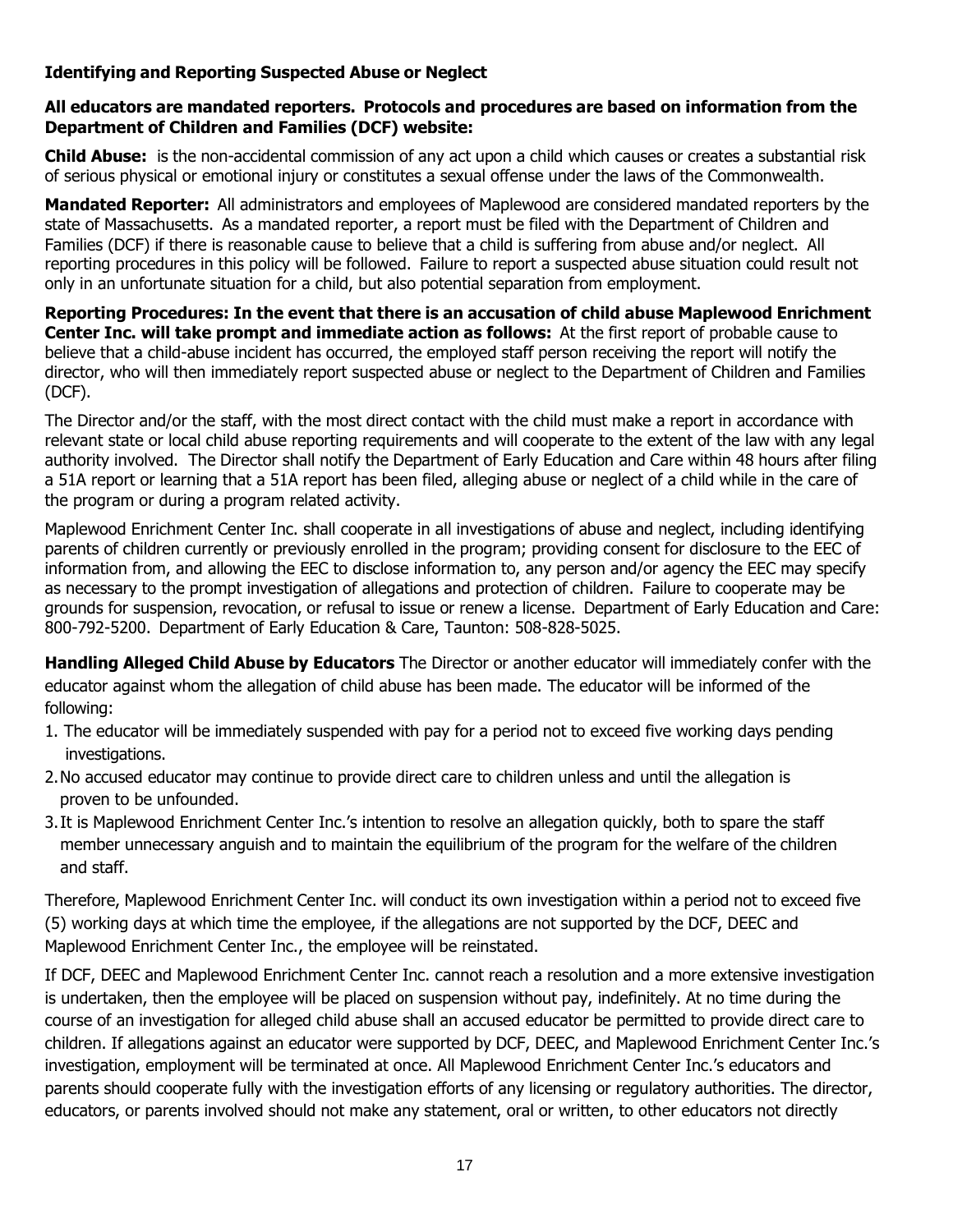involved in the investigation. Questions from parents and other educators or the media should be directed to the director of Maplewood Enrichment Center Inc.

#### **Written Plan for Referral Services and Termination:**

Maplewood shall use the following procedures for referring parents to the appropriate social, mental health; educational and medical services for their child should the Maplewood staff feel that an assessment for such additional services would benefit the child.

**Referral Process:** Whenever any educator is concerned about a child's development or behavior and feels that further evaluation should be done, they should report it to the child's educator, who will review concerns with the director.

If the director agrees, the educator is requested to complete an observation report and review the child's record prior to making a referral.

The director will maintain a list of current referral resources in the community for children in need of social, mental health, educational or medical services. This list shall include the contact person for Chapter 766 and Early Intervention Program referrals.

**Referral Meeting With Parents:** The director schedules a meeting with parents to notify them of the center's concern and prepares a current list of possible referral resources. At the meeting, the director will provide to the parent a written statement including their reason for recommending a referral for additional services, a brief summary of Maplewood's observations related to the referral and any efforts Maplewood may have made to accommodate the child's needs.

The director will offer assistance to the child's parents in making the referral. Parents should be encouraged to call or request in writing an evaluation. If parents need extra support, Maplewood may, with written parental consent, contact the referral agency for them.

The director shall inform the child's parent (s) of the availability of services and their rights, including the right to appeal, under Chapter 766.

If a child in Preschool is under the age of three, the Director will inform parents of services currently available from Early Intervention Programs.

**Follow-up to Referral:** The director will, with parental permission, contact the agency or service provider who evaluated the child for consultation and assistance in meeting the child's needs at Maplewood. If it is determined that the child is not in need of services from this agency, or is ineligible to receive services, Maplewood shall review the child's progress at the center every 3 months to determine if another referral is necessary.

**Record of Referrals:** The director will maintain a written record of any referrals, including the parent conference and results. A referral checklist will be kept in the child's record.

**Suspension and Termination:** Maplewood shall use the following procedures for terminating a child from the program:

A child may be terminated from the program under the following circumstances:

- The health and safety of the child at the program cannot be assured.
- The child's developmental needs are not being met at Maplewood.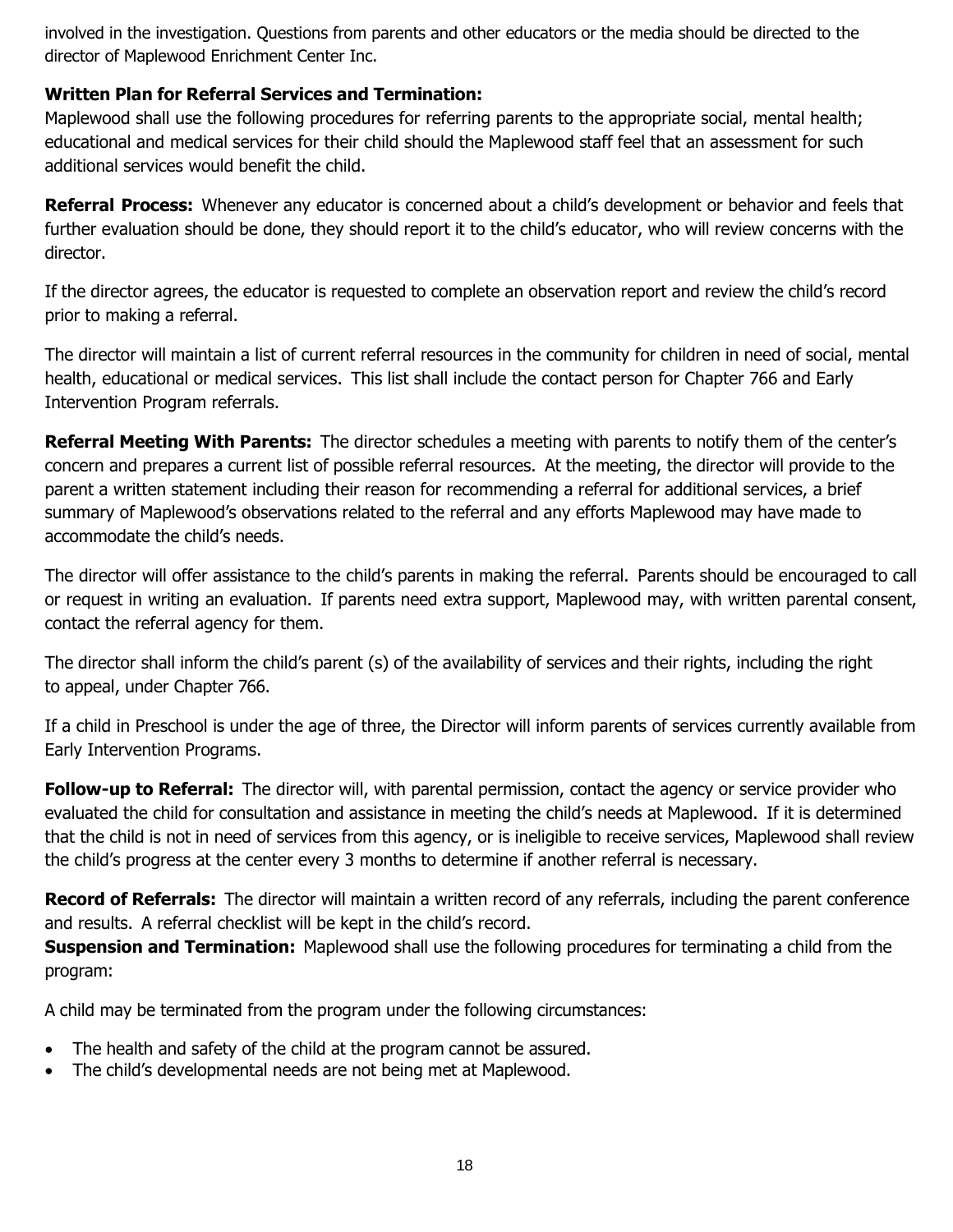**Other circumstances may include:** Consistent violent behavior; Excessive bad language/swearing; Destroying personal property; Stealing; Non-payment of child care services; Physical, emotional and/or sexual abuse to other children and/or staff; Possession of weapons or illegal drugs

The procedures of notifying parents of suspension and termination are the following:

- Immediate parent/teacher/child conference (virtual, phone) when possible is held before any child is terminated from a program.
- Parents are informed by telephone the day the incident occurred.
- Incident report is completed, parent signs the report; copies are kept in the log, child's file and one is given to the parent.
- Written documentation of the conference is recorded and filed in the child's file.

Upon suspension and/or termination of the child from the program the following action may take place:

- Parent conference by phone with director
- Written incident report given to the parent
- Written letter of the reasons for termination is given to the parents
- Parents are given a list of referrals of local child care programs and agencies
- The child is spoken to by the teacher and/or director

When any child is terminated from the program whether initiated by Maplewood or the parent (s), the director will prepare the child for termination from the program in a manner consistent with the child's ability to understand. The teacher should talk with the child and other children about the departing child and simple reasons for the departure. The children's age and ability to comprehend information provided will be taken into consideration. Preparation prior to and during the time of termination will be handled with compassion and sound judgment as regards the child, the school, and staff.

To avoid suspension or termination, Maplewood Enrichment Center Inc. will pursue options for supportive services to the program and family, including consultation and educator training. Staff may develop a plan with the family for behavioral intervention at home and in the program. A written plan outlining the conflict and procedures for resolution will be placed in the child's file.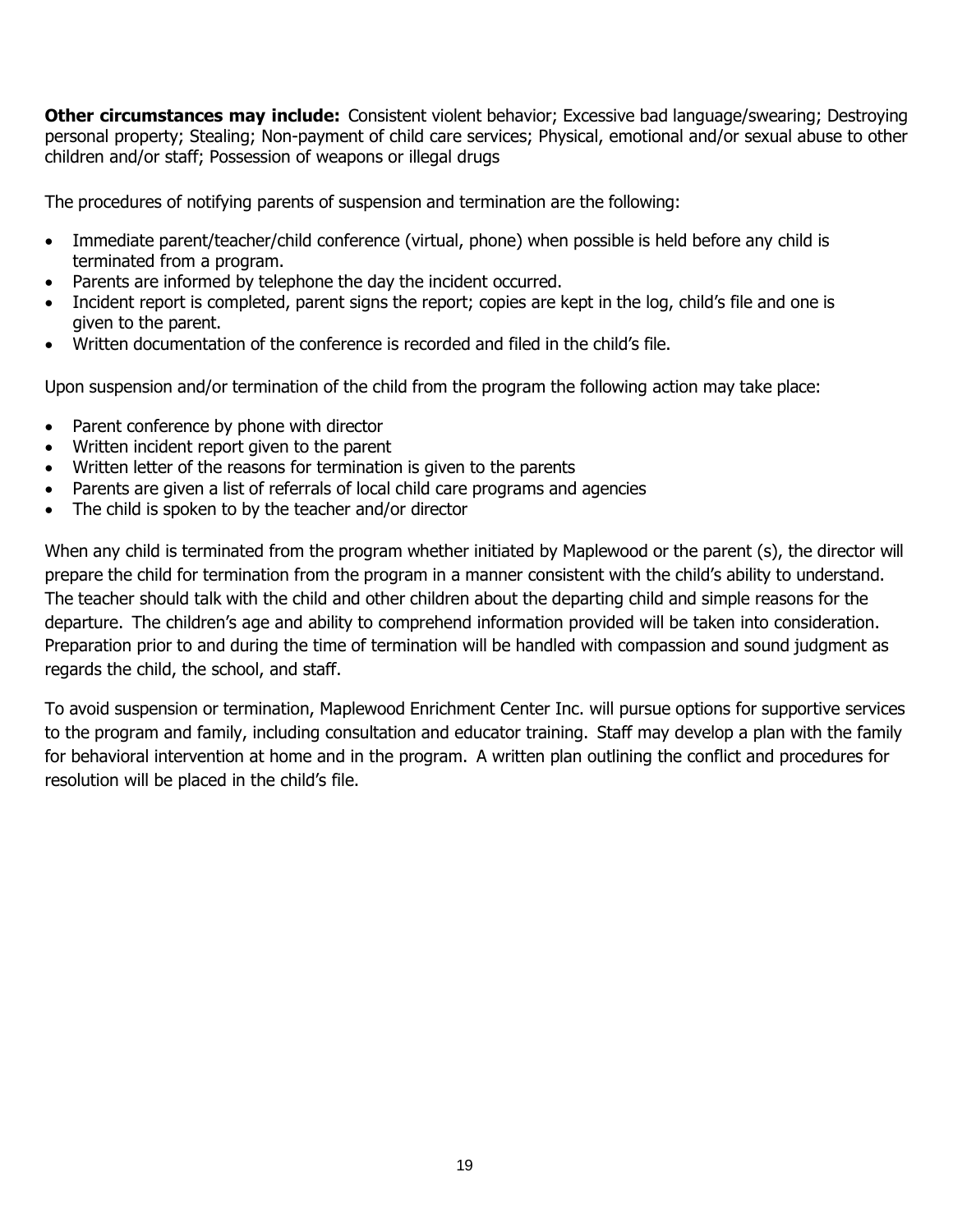**Preschool Toileting Policy:** Children are required to be well into the process with only occasional accidents. A staff member will accompany preschool children to the bathroom at any time throughout the day. Educators will encourage children to use the bathroom regularly (i.e. before going to the playground, before lunch, etc.) In addition, the preschool programs provide opportunities for children to use the bathroom in a small group. Children must be supervised during toileting but allowed as much privacy as is appropriate. Children who are learning to be self-sufficient in the bathroom will have an easier time if they are wearing clothing that they can pull off and on by themselves.

Children will be instructed in proper hand washing after using the toilet. Each child will wash their hands after toilet use and/or after changing clothes as the result of a toilet accident. In the event of a toilet accident, a staff member will help children with wet or soiled underwear to change their clothes in the bathroom. Soiled clothing will be sealed in a plastic bag, labeled, stored apart from other items until the child's departure. Any clothing supplied by the school must be laundered before being returned. Extra clothing must be replaced before the child can once again attend the program. A child shall never be punished, verbally abused, or humiliated for soiling, wetting, or not using the toilet.

**After School Program-** Children in this program may utilize the bathroom individually

#### **TOOTHBRUSHING POLICY AND PROCEDURE:**

Toothbrushing will not be conducted during the school year in accordance with current EEC guidelines.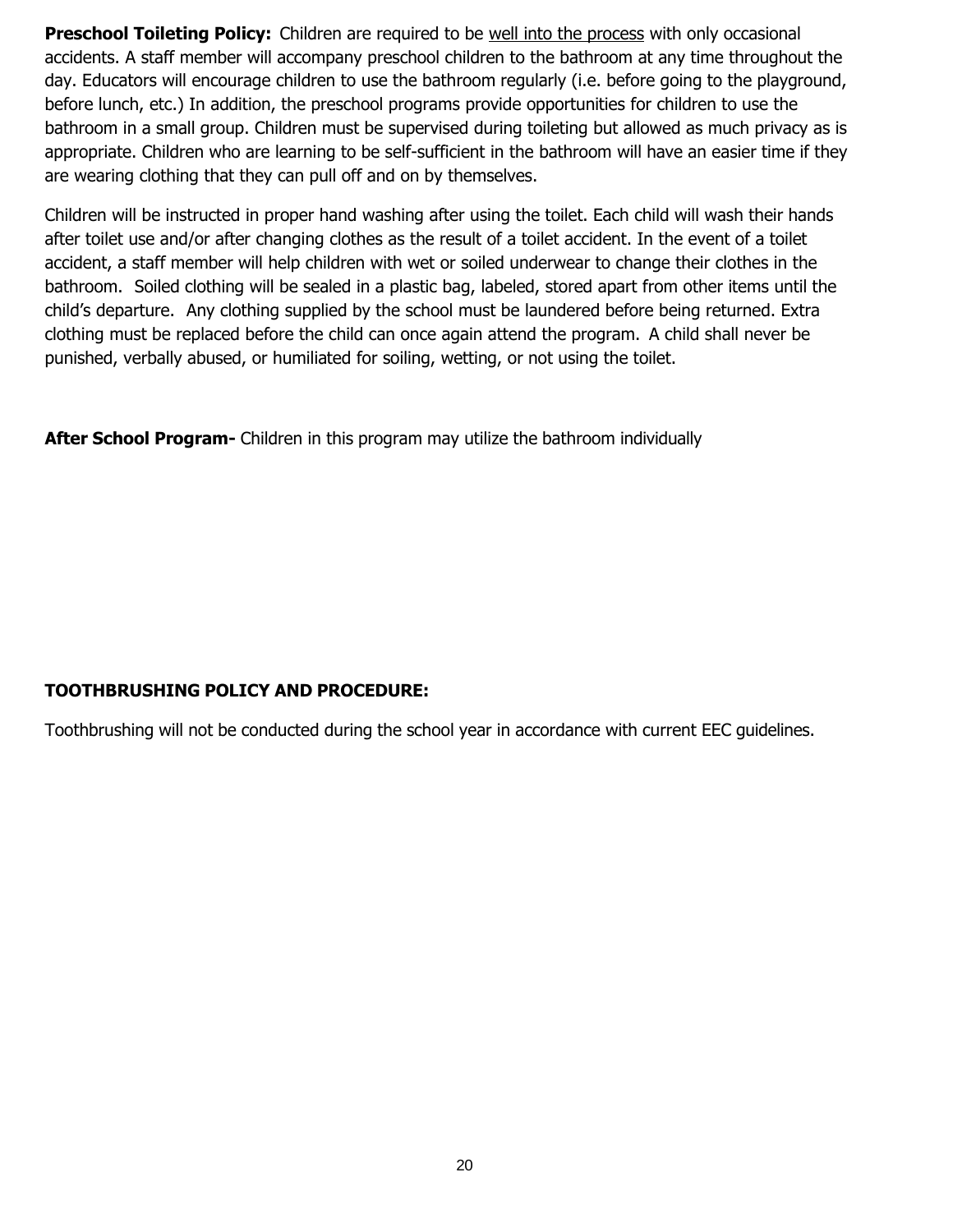#### **Snack and Lunch:**

Any dry snacks for the morning should be clearly labeled with the child's name and separated from the lunch in the child's bag. Children should bring a reusable water bottle with their name to Maplewood each day and staff will refill as needed.

Please pack all necessary items (utensils) in your child's lunch. Children should bring a nutritious snack and lunch that does not contain nuts. When packing your child's lunch, try to include a source of protein, dairy, and fruit or vegetable. Children who have snacks or desserts in their lunch will be encouraged to eat those items last, after the more nutritious foods in their lunch have been eaten.

Some healthy suggestions to include in a child's lunch include:

- Bagels, rolls, pita pockets, English muffins, raisin bread, or flour tortillas are healthy bases for a nutritious lunch. You can vary the type of bread you use each day to make it interesting and appealing. Cut the bread into a fun shape with cookie cutters, such as a star or a triangle, for a change of pace.
- Pasta salad is another option. Use fun-shaped and colored pasta, such as small shells, wagon wheels, or ABCs.
- Chicken, tuna, or egg salad is packed with protein. Serve it in pita bread or in a small cup or container.
- Luncheon meats, such as lean cuts of ham, roast beef, or turkey are favorites with kids. Have the deli give you thick slices instead of thin ones, and then cut them into animal images with a cookie cutter.
- Raw vegetables can be appealing when served in the right manner. For example, serve celery sticks cut into small pieces and filled with cream cheese. Try making a crunchy caterpillar by alternating carrot and zucchini rounds on a toothpick. A radish can be used as the head and round cereal can be used for the eyes (a dab of cream cheese can be used for the "glue" to hold it together). You can also use "filler" vegetables - lettuce, onions, tomatoes, and peppers - in sandwiches to help your kids get the necessary amount of vegetable servings every day.

#### **INDOOR/OUTDOOR PLAY/PROPER CLOTHING AND FOOTWEAR:**

**After School Program -** Children should come prepared with weather appropriate clothing due to outdoor activities. We suggest comfortable play clothes (or a change of clothes) and sneakers.

**Preschool** - Please remember to send your child to school in appropriate clothing for outside play, regardless of the weather. The Department of Early Education and Care strongly suggests that we go outside whenever possible. We will not go out if it is raining heavily. We will go out if it is cold. For specific temperature guidelines, please ask your child's teacher to send you the temperature chart provided by our licensor. Preschool is messy, hard work for children, so please send your child in "play clothes" that can take some "wear and tear." Proper footwear is essential to the safety of the children when they play outside or in the gymnasium. Please be sure your child wears appropriate footwear for running. **Closed toed shoes, sneakers, and rubber soled shoes are the safest choice.**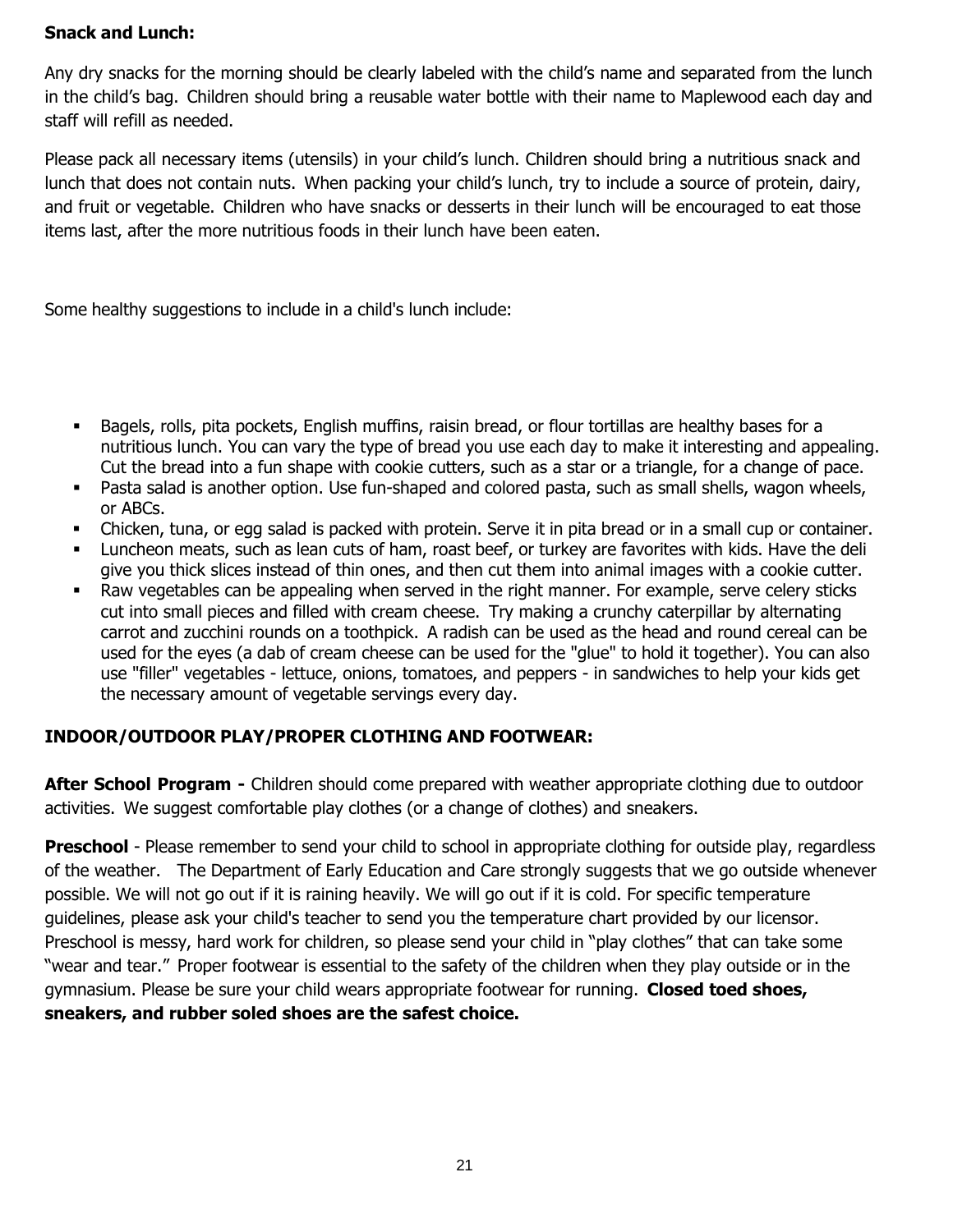**Cell Phone Policy:** Use of cell phones will not be permitted at Maplewood Enrichment Center If you as a parent feel the need for your child to bring a cell phone with them –they will be required to follow the guidelines listed below:

- 1. The phone MUST remain in their bags at Maplewood as well as the bus ride to Maplewood.
- 2. They cannot make calls, check phone messages, text or take pictures.
- 3. They cannot allow any other person to use their phone for any reason.
- 4. Violation of this policy: the phone will be turned into the office and the parent will be required to pick it up at the end of the day.

Please understand, children are always allowed access to the phone in the office. If there is an emergency/problem Maplewood Staff will make the necessary call and allow the children to speak with an adult as needed.

We would ask for the parent's full cooperation in helping us to adhere to this policy.

Other items not allowed at Maplewood may include electronic games, or personal toys from home.

**Environmental Education**: Maplewood is working with The Best Bees Company to install beehives in a wooded area of the camp so that children can learn about the incredible ecosystem that is buzzing with honeybees. Honeybees already exist all around us and Maplewood will give the honeybees a local place to live and share all of their amazing gifts. Observing bee activity will provide kids with vital lessons about biology, agriculture, ecology, and nutrition. The children will not be directly involved; however, the children will be able to observe the beehives from a distance, and engage with learning about pollinators.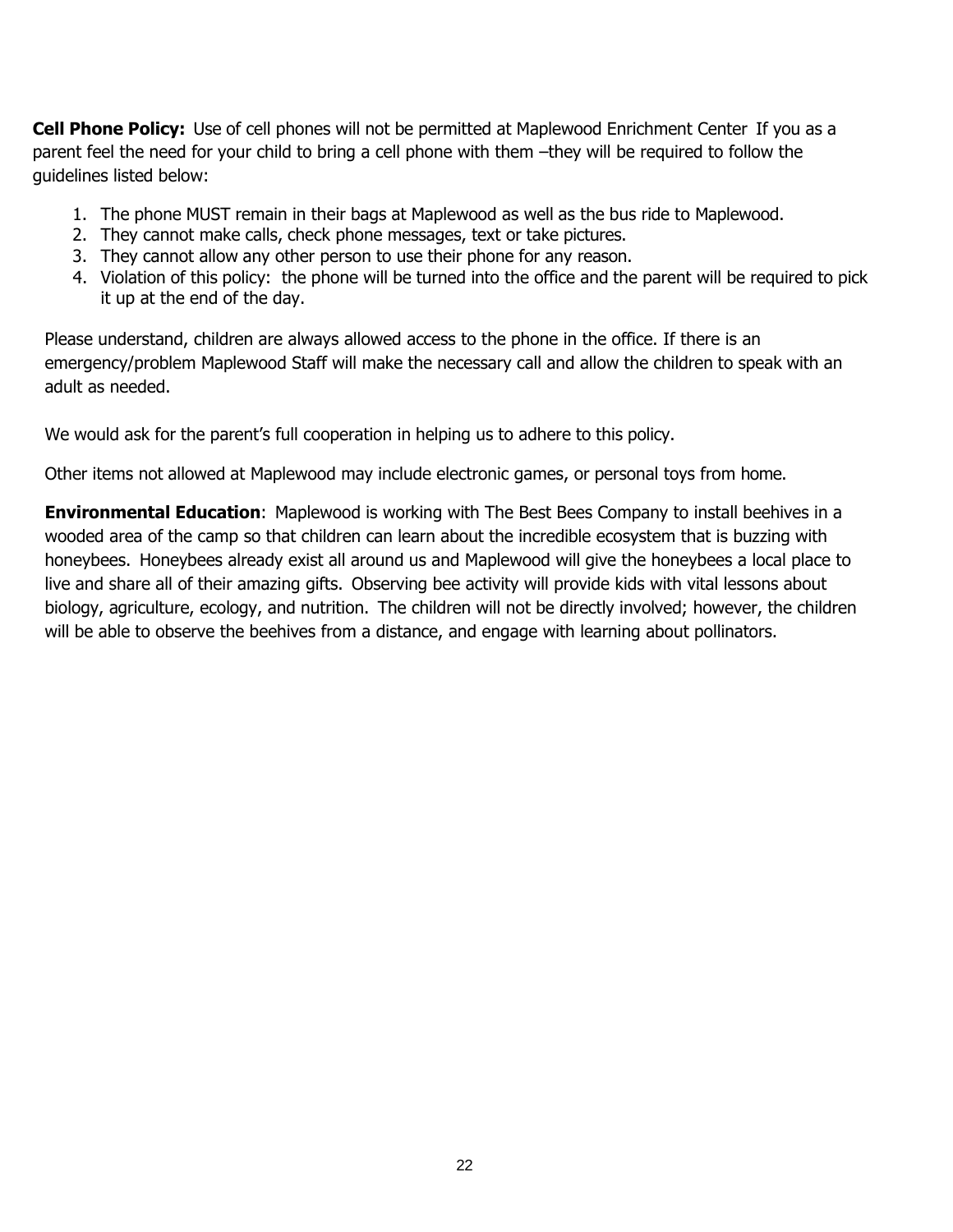#### **Additional Preschool Policies:**

**HOLIDAY CELEBRATIONS AT MAPLEWOOD PRESCHOOL:** Preschool staff and the parents of the children enrolled in our program have the opportunity to participate in an optional survey which includes a segment that focuses on Holiday Celebrations. Preschool staff will review this information and compile a list of the Holidays our families celebrate and/or wish to acknowledge in some way.

- Holiday Celebrations will be inclusive and open to all the children and families enrolled in our program.
- We will focus on family traditions and activities, rather than the religious aspects of various holidays.
- Holiday Celebrations will be incorporated into daily learning centers, where appropriate, and included in classroom discussions as a way encouraging cultural awareness/diversity.
- Parents and children are encouraged to share their cultural heritage and traditions under the guidance of the preschool and kindergarten staff in a variety of ways (e.g. Displaying/sharing special objects/photos, family stories/books, creating special projects …)
- Holiday observances will be presented in a manner appropriate to the understanding and experience of preschool and kindergarten children. Staff and parents will be mindful that some holidays (ex. Halloween, war- related Holidays.) may evoke fear in children and will be designed accordingly.
- Alternate activities will be provided for children who do not wish to participate in a holiday celebration, in response to a parent's objection or personal choice.

Given our changing society, we are aware that the composition of family units can vary greatly. We wish to be sensitive to this issue and be sure that the children in our classroom feel comfortable and included in all activities. For example during Mother's Day or Father's Day activities, our staff will be sure to suggest that cards/gifts can be given to any special person or people in the child's life. We will make every attempt not to stereo type roles or assume all family structures are the same.

Preschool staff will notify parents of upcoming Holiday activities and will provide more details regarding the way the classroom will be celebrating a particular holiday.

#### **PARTIES:**

Celebrations may include such activities as arts/crafts, music, games etc. However, our celebrations will not include food-related activities.

Please note that the children's cubbies are only used for the distribution of Maplewood notices/children's work. The cubbies may not be used by families to distribute personal invitations/notices or gifts. Any items parents wish to distribute should be presented off the premises or discreetly outside of our classroom.

#### **BIRTHDAY CELEBRATIONS:**

The staff at Maplewood Preschool believe that all children should have opportunities to feel special. The staff also strives to be inclusive and respect the values and beliefs of all children and families in the program. Accordingly, we have adopted the following policy for the celebration of birthdays at Maplewood. Birthdays provide an opportunity to celebrate the uniqueness of each child. The parent and the teacher will determine the day on which the birthday will be acknowledged. Children with summer birthdays will celebrate their special day at school on an assigned day at the end of the school year. The Birthday child will get to enjoy special privileges. Each classroom may have different activities specific to their classroom.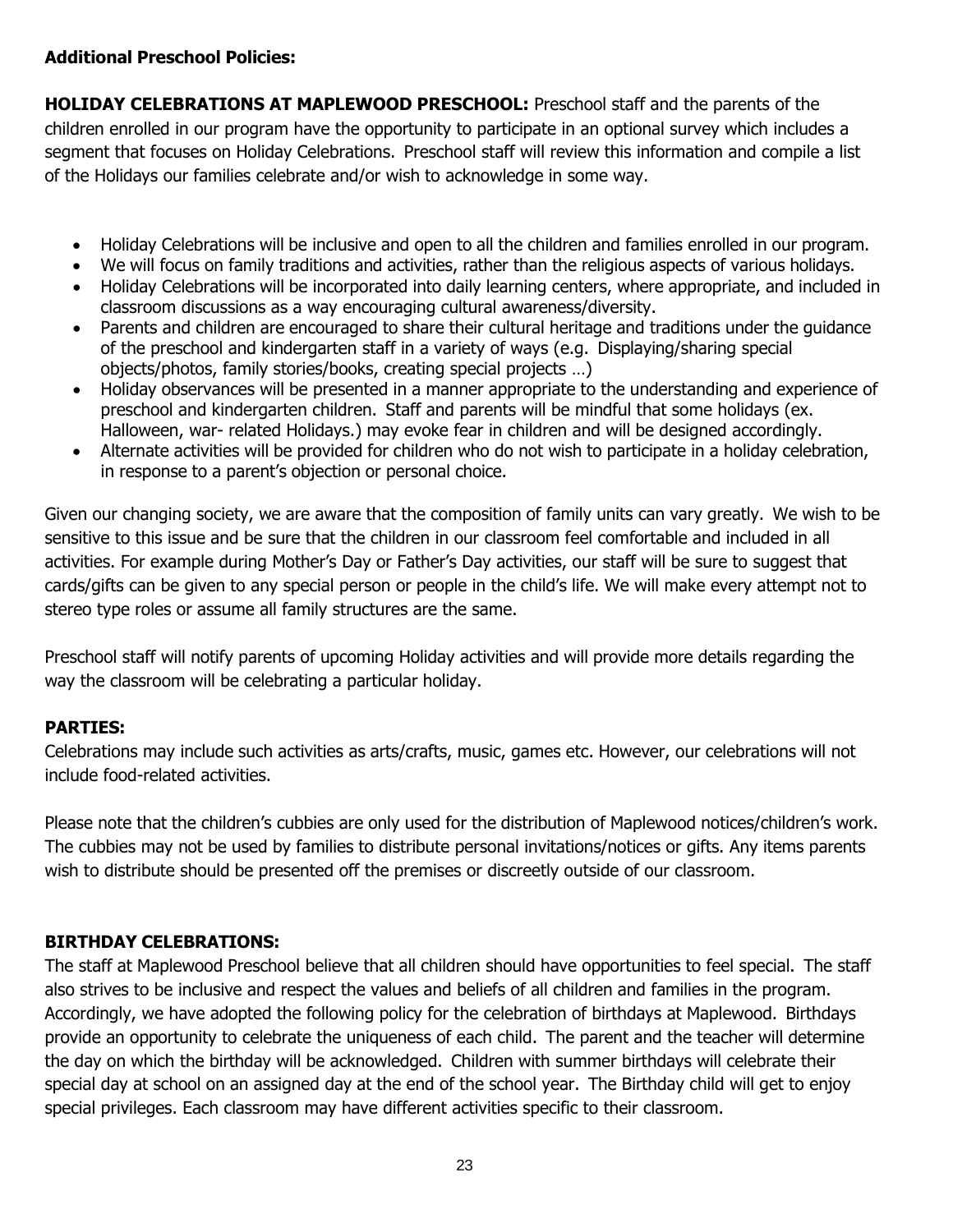There will be many ways that we will celebrate each child on his/her special day. We will not be able to allow a special snack or dessert to be part of our in-class celebration. We look forward to celebrating each child's special day!

#### **TOYS FROM HOME:**

Toys from home should not be brought to school to avoid breakage or loss, except for show-and- tell. Transition objects may be necessary for children who are having a difficult time separating from parents. Transition objects may include: stuffed animals, blankets, pictures of family, etc. Because transition objects are usually very special to the child, parents should be sure that the object is replaceable and that the item goes home with the child each day. Parents should speak to the teachers about the necessity of a transition object and come to an agreement about how the object will be used by the child.

#### **SHOW AND TELL:**

Show and Tell is a very purposeful event in our preschool that is designed to create an opportunity for children to learn from their peers. Show and Tell is scheduled when deemed appropriate by the teachers. Parents will be informed by email or written notice along with guidelines for the show and tell items. Show and Tell items should be placed in a bag labeled with the child's name (to keep it a surprise) and may need to be left at Maplewood until your child has their turn to show their item.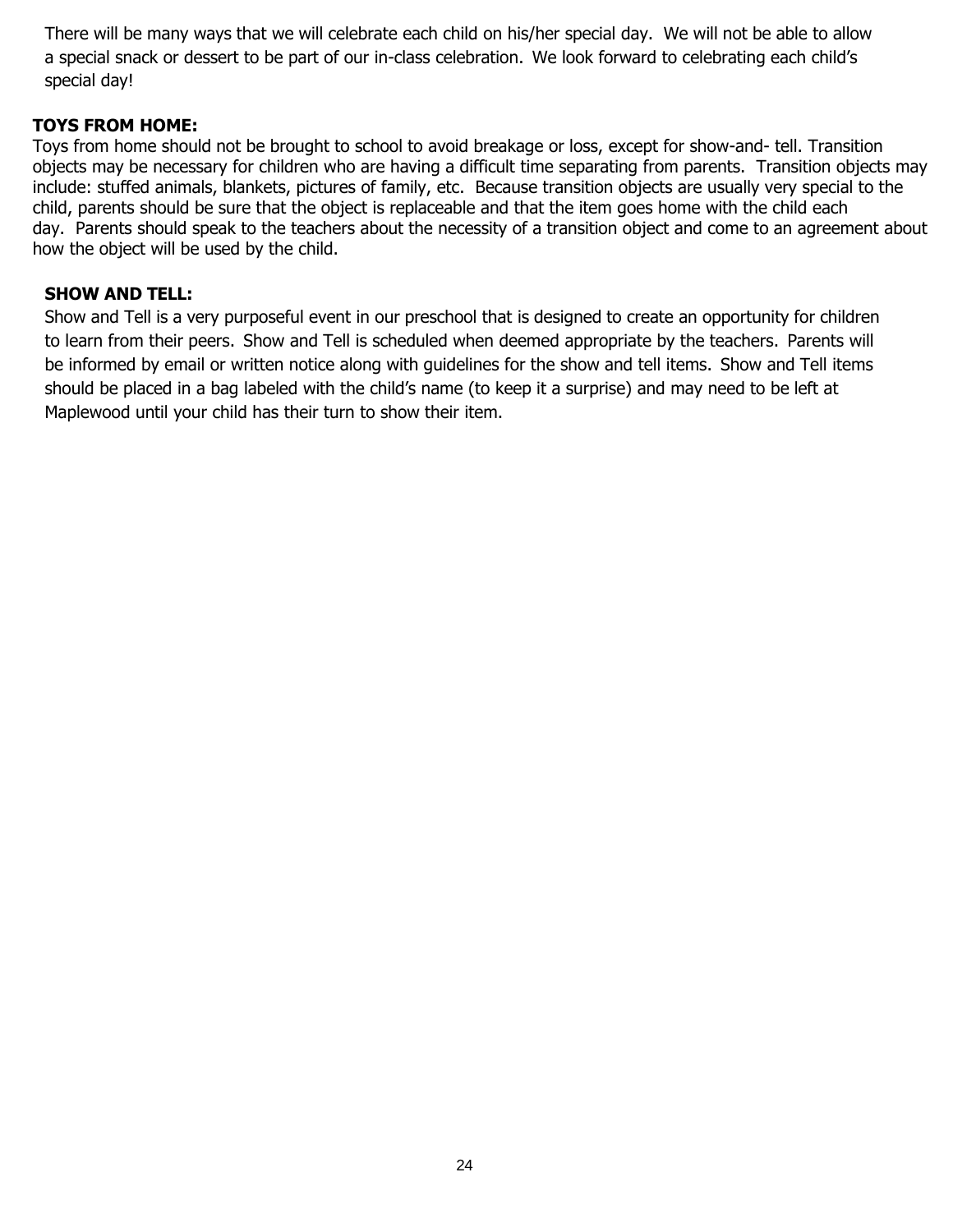#### **Contact Information:**

**Main Office:** Regular hours of operation are from 8:00 a.m. – 6: p.m.

If you need to leave a message for us before or after hours of operations stated above, please feel free to call and leave a message on the voice mail system. Your call will be returned quickly.

**Telephone Number:** (508) 238-2387

| <b>Mailing Address:</b> | Maplewood Enrichment Center<br>Post Office Box 88<br>South Easton, MA 02375 |
|-------------------------|-----------------------------------------------------------------------------|
| <b>Director E-mail:</b> | leepinstein@maplewoodyearround.com                                          |
| <b>E-mail Address:</b>  | info@maplewoodyearround.com                                                 |
| <b>Website Address:</b> | www.maplewoodyearround.com                                                  |
| <b>Street Address:</b>  | 150 Foundry Street, Rte. 106, South Easton, MA                              |

#### **Directions to Maplewood:**

Route 24- Take Exit 16 B. Head west on Route 106 to the first major intersection (Route 138). Proceed straight through the set of lights at the intersection and the entrance to Maplewood is 1/4 mile up on the left.

Bay Road South - Take Bay Road to the intersection of Route 106 (5 corners). Take a left at the set of lights on to Route 106 East. Entrance to Maplewood is approximately 2.5 miles up on the right.

Bay Road North - Take Bay Road to the intersection of Route 106 (5 corners). Take a right at the set of lights on to Route 106 East. Entrance to Maplewood is approximately 2.5 mile on the right.

Route 138 South – Follow Route 138 to the intersection of Route 106. At the set of lights, take a right on to Route 106 West. Entrance to Maplewood is ¼ mile up on the left.

Route 138 North – Follow Route 138 to the intersection of Route 106. At the set of lights, take a left on to Route 106 West. Entrance to Maplewood is ¼ mile up on the left.